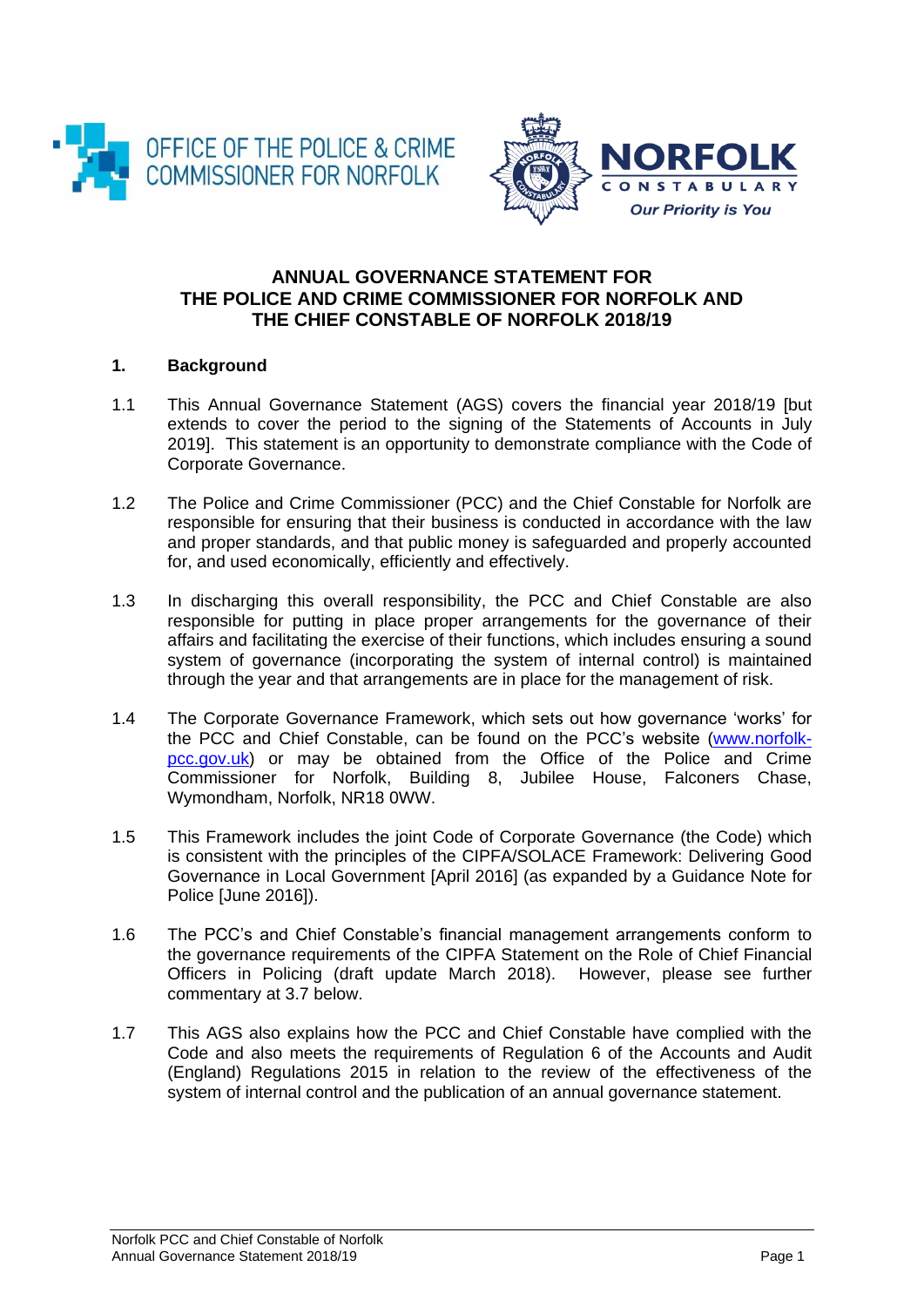# **2. The Purpose of the Governance Framework**

- 2.1 The governance framework comprises the systems and processes and culture and values by which the PCC and Chief Constable are directed and controlled, and the activities through which they account to and engage with the community. It enables the PCC and Chief Constable to monitor the achievement of their strategic objectives and to consider whether those objectives have led to the timely delivery of appropriate, cost-effective services, including achieving value for money.
- 2.2 The system of internal control is a significant part of that framework and is designed to manage risk to a reasonable level. It cannot eliminate all risk of failure to achieve policies, aims and objectives; it can therefore only provide reasonable and not absolute assurance of effectiveness. The system of internal control is based on an ongoing process designed to identify and prioritise the risks to the achievement of the PCC's and Chief Constable's policies, aims and objectives, to evaluate the likelihood of those risks being realised and the impact should they be realised, and to manage them effectively, efficiently and economically.
- 2.3 However, good governance is not only about processes, rules and procedures. The governance framework should be applied in a way which also demonstrates the spirit and ethos of good governance. Shared values which are integrated into the culture of an organisation and are reflected in behaviour and policy are essential hallmarks of good governance.

# **3. The Governance Framework**

- 3.1 The Chief Constable is responsible for operational policing matters, the direction and control of police officers and police staff, and for putting in place proper arrangements for the governance of the Constabulary. The PCC is required to hold the Chief Constable to account for the exercise of those functions and those of the persons under the Chief Constable's direction and control. It therefore follows that the Commissioner must satisfy himself that the Constabulary has appropriate mechanisms in place for the maintenance of good governance, and that these operate in practice.
- 3.2 The PCC has adopted a Corporate Governance Framework (including the Code of Corporate Governance) and a Scheme of Governance and Consent which includes Financial Regulations and Contract Standing Orders. These are reviewed periodically in accordance with requirements.
- 3.3 The governance framework has been in place throughout the financial year 2018/19 (ending 31 March 2019) and [up to the date of the approval of the Statements of Accounts].
- 3.4 The key elements of the systems and processes that comprise the PCC's and Chief Constable's governance arrangements and how these adhere to the seven principles in the Code are set out below:-

# **Principle A – Behaving with integrity, demonstrating strong commitment to ethical values, and respecting the rule of law.**

3.5 The Police Code of Ethics, produced by the College of Policing, describes the principles that every member of the policing profession in England and Wales is expected to uphold and the standards of behaviour they are expected to meet. This Code applies to all those who work for the Constabulary, be they police officers, police staff, contractors or volunteers. Staff has been made aware of the Code of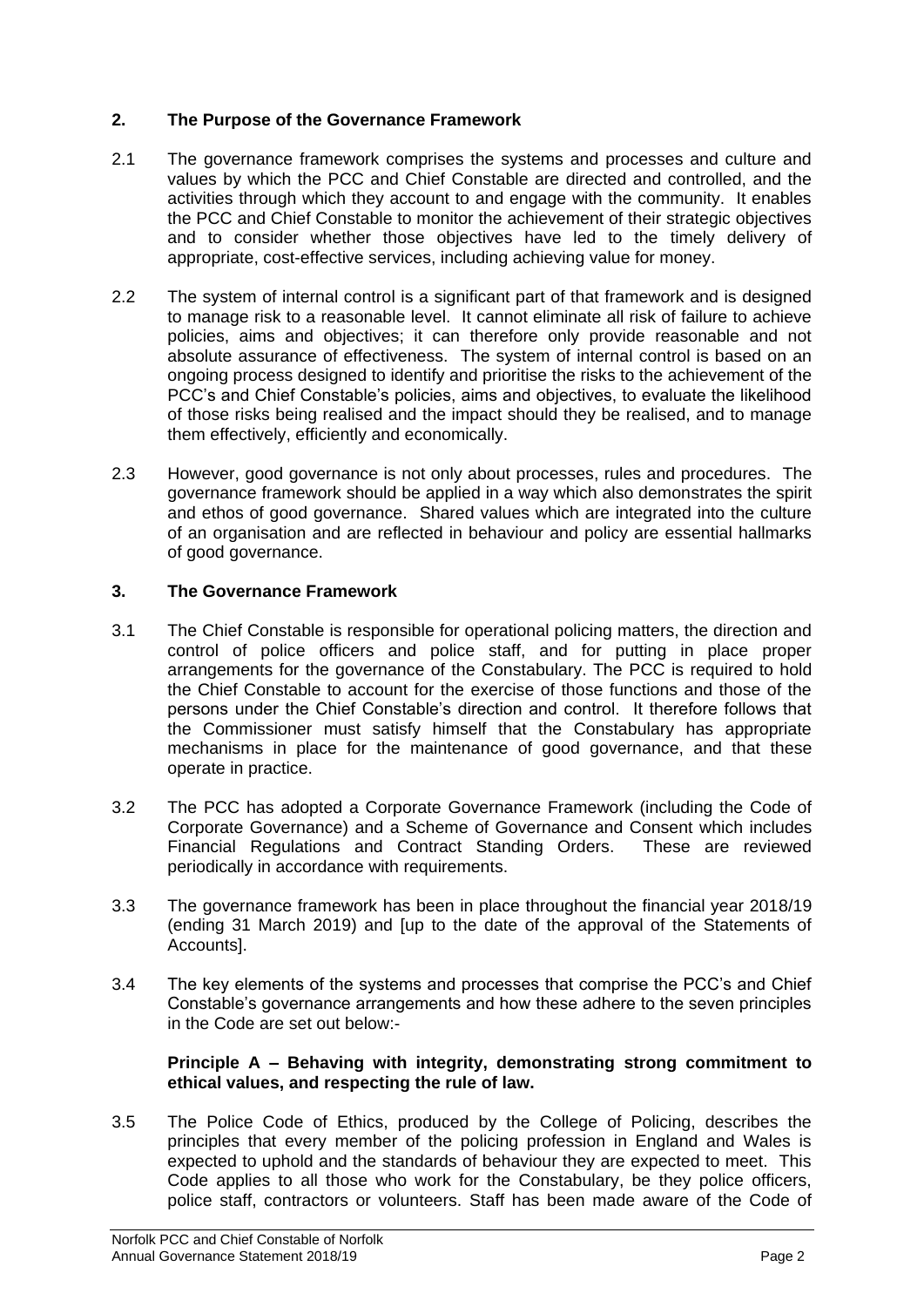Ethics and its implications. Policies, procedures and training products are reviewed in line with the Code and it is central to decision making using the National Decision Making Model. Where there are breaches of the Code of Ethics or the Standards of Professional Behaviour there is a positive duty to report these matters. The Joint Professional Standards Department receives such reports and these are investigated appropriately and in accordance with Police Regulations. A Code of Conduct based on the Code has also been adopted by the PCC and staff of the OPCC.

- 3.6 Police Regulations are due to change together with statutory guidance in respect of the handling of complaint and conduct matters. The timing of this is not yet confirmed, however it is expected to happen within the next 12 months. The regulatory change will see PCCs handling appeals in respect of some complaints and less serious misconduct matters being dealt with as 'Practice Requiring Improvement' which will involve line managers in improving the officer's performance rather than instigating formal misconduct proceedings. The OPCC and the Constabulary have been working together to plan for these changes.
- 3.7 Formal policies also exist in respect of whistle blowing, public complaints, anti-fraud and corruption, declaration of business interests, gifts, loans and hospitality and disclosable associations. An Ethics Committee has been established to enable staff to raise for consideration ethical issues affecting the Constabulary to enable further improvement in the transparency, professionalism and ethical approach of staff, policies and procedures to such issues. A joint Integrity Board has also been established with the aim of securing the internal confidence of staff and officers in the fair application of policy and process in matters of integrity and ethics and to ensure that the organisations manage risk and learn from cases to improve the service provided.
- 3.8 From 1st April 2014 the Norfolk PCC's Chief Finance Officer (CFO) has acted in a dual capacity (as Section 151 officer) for both the Norfolk PCC and the Chief Constable. The CIPFA Code confirms that while combined CFO arrangements do not contravene the provisions of the Police Reform and Social Responsibility 2011 Act, the potential risks must be recognised and the governance framework should be structured in a way that accommodates and responds to any compromises which might arise. The local arrangements were considered by the Audit Committee and appropriate safeguards have been operating from 1st April 2014 to 31 January 2019. At this point, the dual role ceased when the Chief Constable appointed a new Assistant Chief Officer, Finance and Support Services. This role includes the responsibility of CFO for the constabulary. On retirement of the former incumbent on 31<sup>st</sup> March 2019, the PCC appointed a new PCC CFO, Jill Penn, who took up the post on the 1st April 2019.

# **Principle B - Ensuring openness and comprehensive stakeholder engagement**

- 3.9 The OPCCN's website contains details of the meetings the PCC holds with the public, partners, Chief Constable, Audit Committee and Police and Crime Panel. Agendas, reports and minutes are available for public scrutiny where appropriate and social and digital media are frequently used to inform people unable to attend and to summarise meetings and key decisions.
- 3.10 The Constabulary offers regular, direct updates via its social and digital channels including Twitter, Facebook, the force website, and indirectly via the local media. In addition, members of the public can sign up to the free Police Connect service to receive details of local crimes, initiatives and engagement opportunities via e-mail, voicemail or text.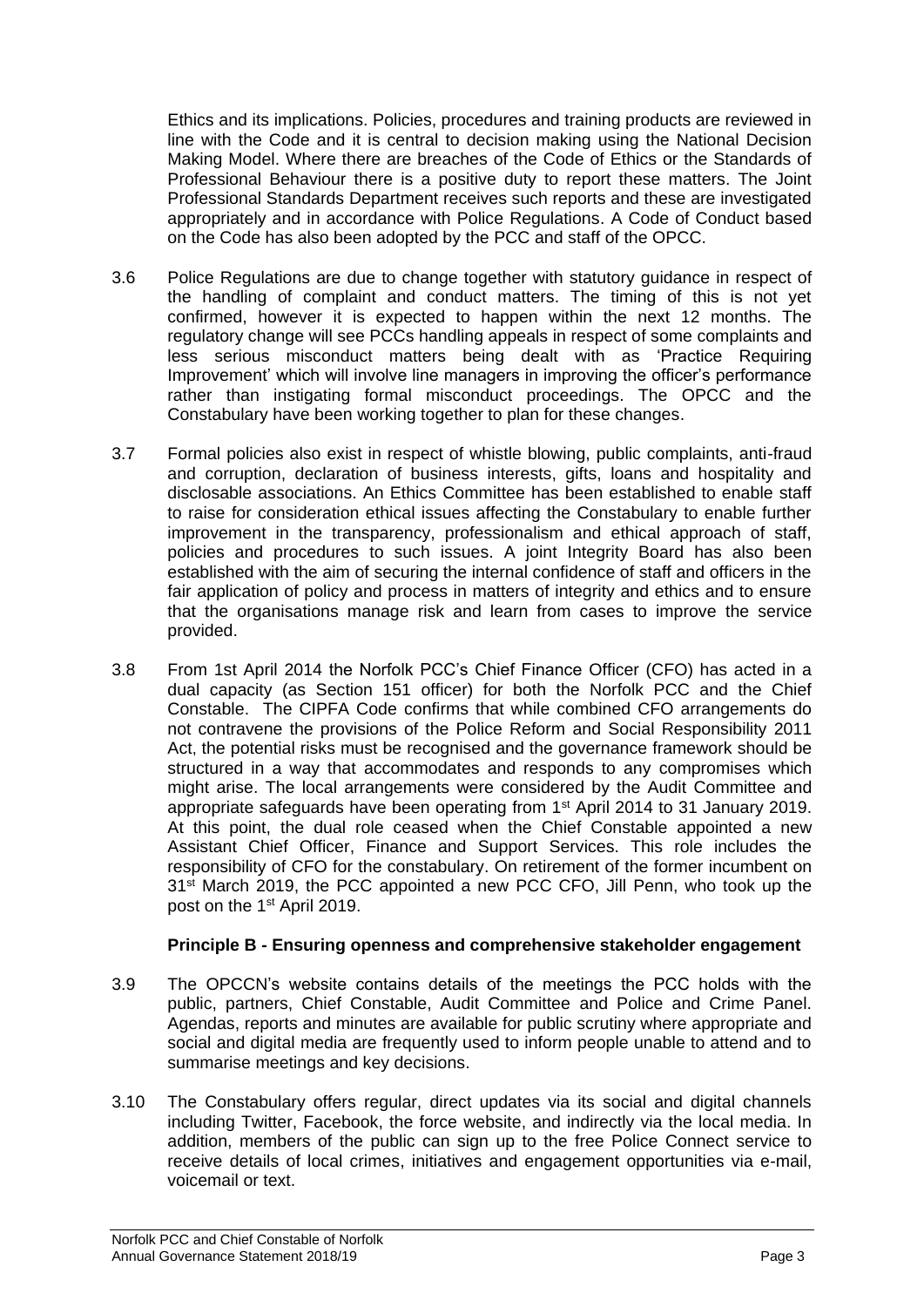- 3.11 The Constabulary Community Engagement Strategy and Business Plan sets out how the Constabulary will effectively engage with the residents of Norfolk in accordance with Section 34 of the Police Reform and Social Responsibility Act 2011. Key aims include actively engaging with the public, using digital technology to reach a wider audience, ensuring officers and staffs have a clear understanding of expectations, working with partners, and acting on feedback to ensure we meet needs and requirements. Seven Community Engagement Officers have been appointed to each of the policing districts within the county and are using social media in a number of different ways to communicate effectively with the public.
- 3.12 Representatives of the PCC attend meetings regularly to ensure that the arrangements the Constabulary has in place are effective. The PCC's Office (OPCC) also has its own Communications and Engagement Strategy setting out how it will obtain the views of the community and victims of crime regarding policing. This was updated for 2016-2020. The OPCCN has a Consultation and Engagement Officer to review, develop and deliver its engagement activities and oversee delivery of the Strategy.
- 3.13 The PCC held a countywide budget consultation asking Norfolk people whether they agreed to a precept rise for 2018/19. More than 2000 people took part. Key partners were also consulted. The results of the police budget 2018/19 consultation show that 59% of those who took part said they would be prepared to pay an extra 2% through the policing element of their council tax. Of those who showed a preference for an increase, 20% stated that they would not be willing to pay more than 2%, 14% stated that they would pay up to an extra 19p per week (4.5%), 23% said that they would pay an extra 25p per week (6%) and 43% said they would be prepared to pay an extra 50p per week (12%). See paragraph 3.20 for more information on the 2018/19 budget. The PCC holds regular public meetings (Police Accountability Forum) to hold the Chief Constable to account and hosts public Q&A meetings around the county where residents can quiz senior police officers about the policing of their neighbourhoods.
- 3.14 The OPCC manages a key independent advisory panel, the Independent Advisory Group (IAG).
- 3.15 The Constabulary measures the satisfaction of service users through the use of victim surveys and reports to the Office of the PCC on levels of satisfaction as one of the agreed Police and Crime Objectives. It also reviews public confidence through monitoring of results through the Crime Survey of England and Wales.
- 3.16 Norfolk Constabulary collaborates extensively with Suffolk Constabulary as it has done since 2008. This formal collaboration is across a range of services including operational policing and back office functions. The PCC is required to give approval to collaborative opportunities before they can commence. The PCCs of Norfolk and Suffolk meet during the year to discuss and discharge their governance responsibilities. In addition to this there are governance arrangements that cover operational managers and Chief Officers. The main drivers have been to maintain the effectiveness of operational and organisational support and to drive out savings through economies of scale and efficiencies in order to protect front line resources wherever possible.
- 3.17 There are also services that are subject to ongoing regional collaboration. A Seven Force Strategic Collaboration Programme has been established (this is essentially the three strategic collaborations of Norfolk/Suffolk, Kent/Essex and Bedfordshire/Cambridgeshire/Hertfordshire) with a mission to develop options for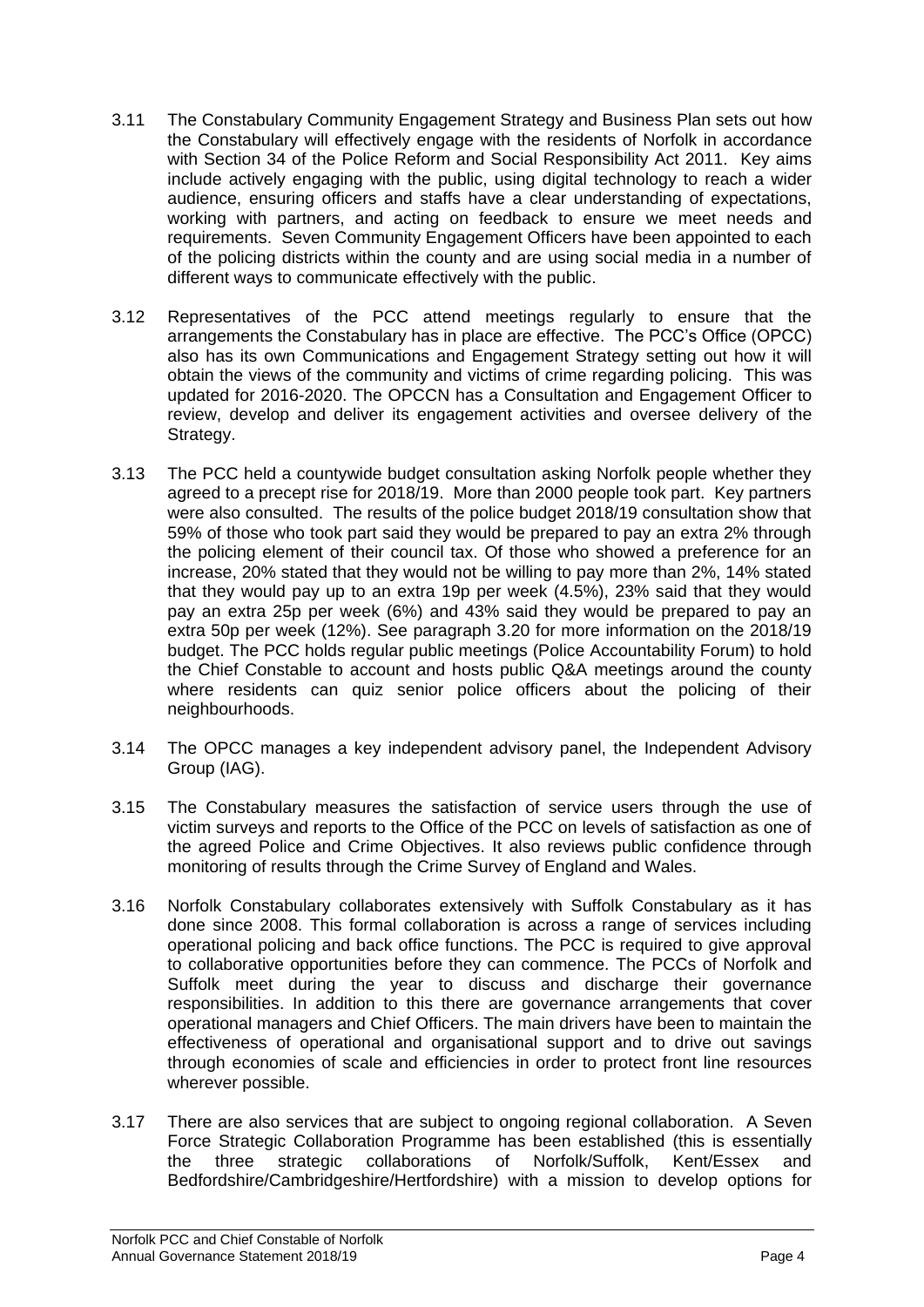wider collaboration in order to make efficiencies and drive out further savings. The programme is governed jointly by the seven PCCs and seven Chief Constables.

# **Principle C - Defining outcomes in terms of sustainable economic, social and environmental benefits**

3.18 Following his arrival in May 2016, the PCC has consulted widely on his Police and Crime Plan (2016/20) and this was published in March 2017. The Plan sets out seven core priorities for Norfolk and outlines the PCC's vision for tackling and preventing crime, protecting the most vulnerable and supporting victims.

The seven priorities are:-

- Increase visible policing
- Support rural communities
- Improve road safety
- Prevent offending
- Support victims and reduce vulnerability
- Deliver a modern, innovative service
- Good stewardship of taxpayers' money.
- 3.19 The Plan is monitored through two public forums:
	- The Police Accountability Forum where the Chief Constable is held to account by the PCC for delivery against the Police and Crime Plan.
	- The Norfolk Police and Crime Panel where the PCC is held to account by the Panel for delivery against the Police and Crime Plan.

All of these performance reports are published on the OPCCN website <https://www.norfolk-pcc.gov.uk/police-accountability-forum/> and the Police and Crime Panel section of the Norfolk County Council website. [https://www.norfolk.gov.uk/what-we-do-and-how-we-work/policy-performance-and](https://www.norfolk.gov.uk/what-we-do-and-how-we-work/policy-performance-and-partnerships/partnerships/crime-and-disorder-partnerships/police-and-crime-panel)[partnerships/partnerships/crime-and-disorder-partnerships/police-and-crime-panel](https://www.norfolk.gov.uk/what-we-do-and-how-we-work/policy-performance-and-partnerships/partnerships/crime-and-disorder-partnerships/police-and-crime-panel)

- 3.20 There is a co-ordinated process for strategic and medium-term financial planning (MTFP) that uses Outcome Based Budgeting (OBB) principles. The budget for 2018/19 proposed by the PCC was based on a 'cash level' government funding settlement and an increase in the council tax (following consultation) of £12 per annum (Band D). The PCC's proposal was unanimously supported by the Police and Crime Panel. Budget reductions were required to balance the budget but it was possible to slightly increase police officer numbers with the additional precept. The work involved in preparing the budget and the MTFP requires close liaison with operational staff and budget managers followed by a detailed process of scrutiny and challenge by Chief Officers in order to ensure that the MTFP can finance the strategic aims of the Constabulary and the PCC.
- 3.21 There is a clearly defined corporate performance management framework. Objectives and key performance indicators are established and monitored both at a corporate and local level. Regular reports are made to senior managers, the Command Team, the Commissioner and the Norfolk Police and Crime Panel on performance against objectives. This includes detailed analysis and scrutiny of performance and compares performance against the most similar family of forces. A review of performance reporting is currently underway to ensure it continues to meet all parties needs and requirements and optimises insight and decision making.
- 3.22 Proposals for collaboration go through a detailed process, designed to ensure that all options are considered, outcome and risk assessed and that all parties can sign up to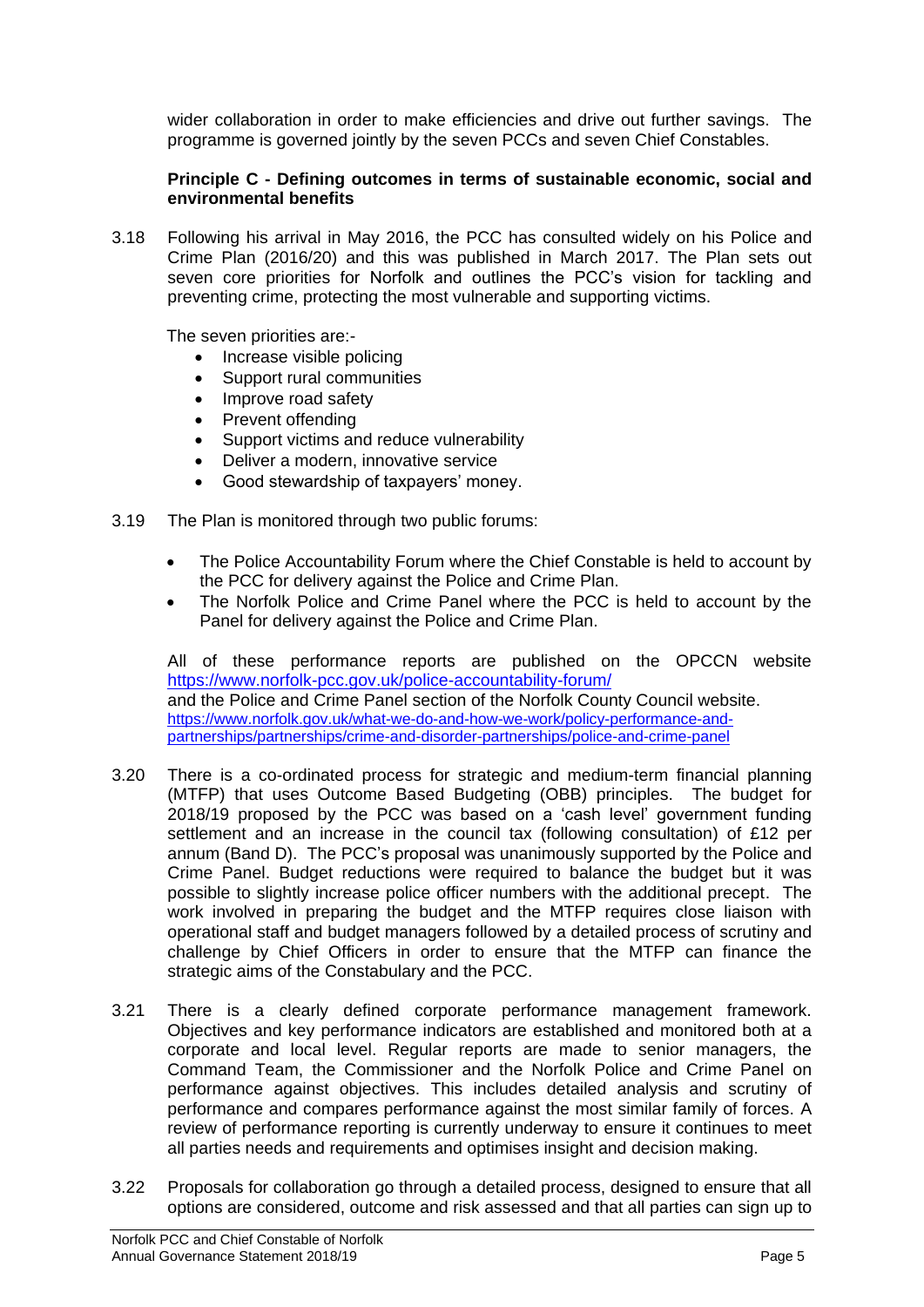formal agreements in the knowledge that future policy, performance and resource levels are recognised at the offset. Dedicated resources are in place to support those units subject to Norfolk / Suffolk collaboration, including the formulation of detailed business cases. The business cases are subject to review by senior officers and the Joint Chief Officer Teams of the two constabularies. Proposals are further discussed before final sign off by the two PCCs. This is underpinned by formal agreements covering the legal aspects of collaboration. A similar process applies to regional proposals.

3.23 A Programme Management Office oversee the planning, implementation and delivery of Norfolk and Suffolk Constabularies' overarching change programme in accordance with the two force's strategic priorities and reports upwards via the Joint Strategic Planning and Monitoring Board meeting into the Joint Norfolk and Suffolk Chief Officer Team.

# **Principle D - Determining the interventions necessary to optimise the achievement of the intended outcomes**

- 3.24 Norfolk and Suffolk Constabularies gather data and intelligence from a range of sources to produce an annual Strategic Assessment. The Strategic Assessment takes into account all relevant internal and external factors that might impact upon policing, crime and disorder at county and local level, highlighting emerging issues, risks and threats. The 2018 Strategic Assessment included an organisational threat assessment – using outcome based budgeting, this section looks at how the constabularies could review internal processes and structures, such as overtime and sickness management, to make financial savings and improve efficiencies. All operational issues are risk assessed using the nationally recognised Management of Risk in Law Enforcement (MoRiLE) framework The Strategic Assessment is then used to inform the development and review of the Police and Crime Plans and the local policing plans and performance frameworks. It also leads to the setting of the Operational Control Strategy for which there are identified strategic leads for each theme area. Partners are consulted in the development of the Strategic Assessment and the final document is also shared with them to help aid their decision making and planning.
- 3.25 The Constabulary also undertakes strategic analysis in the form of Strategic Profiles. Where relevant, these are produced jointly for Norfolk and Suffolk, highlighting any cross force and single force issues. The profiles cover a range of strategic crime and thematic topics, including some looking at organisational issues such as sickness and absence management and overtime. They provide a comprehensive account of the topic, taking into consideration any existing research or 'what works' evidence to inform strategic and tactical action plans and decision making. Partnership data is utilised wherever possible and consultation is also undertaken with stakeholders outside of policing as a key part of the process to ensure they are widely informed. These strategic profiles are used to inform the overall Strategic Assessment.
- 3.26 The Joint Performance and Analysis Department (JPAD) undertakes analysis, research, consultation and improvement and evaluation activity across the Constabulary. The collaboration of these distinct areas of business within one department allows for more informed analysis to take place which could relate to any part of the organisation, whether operational or organisational. This collaboration also results in the greater use of a variety of techniques to aid tactical and strategic decision making and to formulate problem solving approaches. The department seeks to use an evidenced based approach to its work ensuring that the best available evidence regarding 'what works' is considered as part of the Constabulary's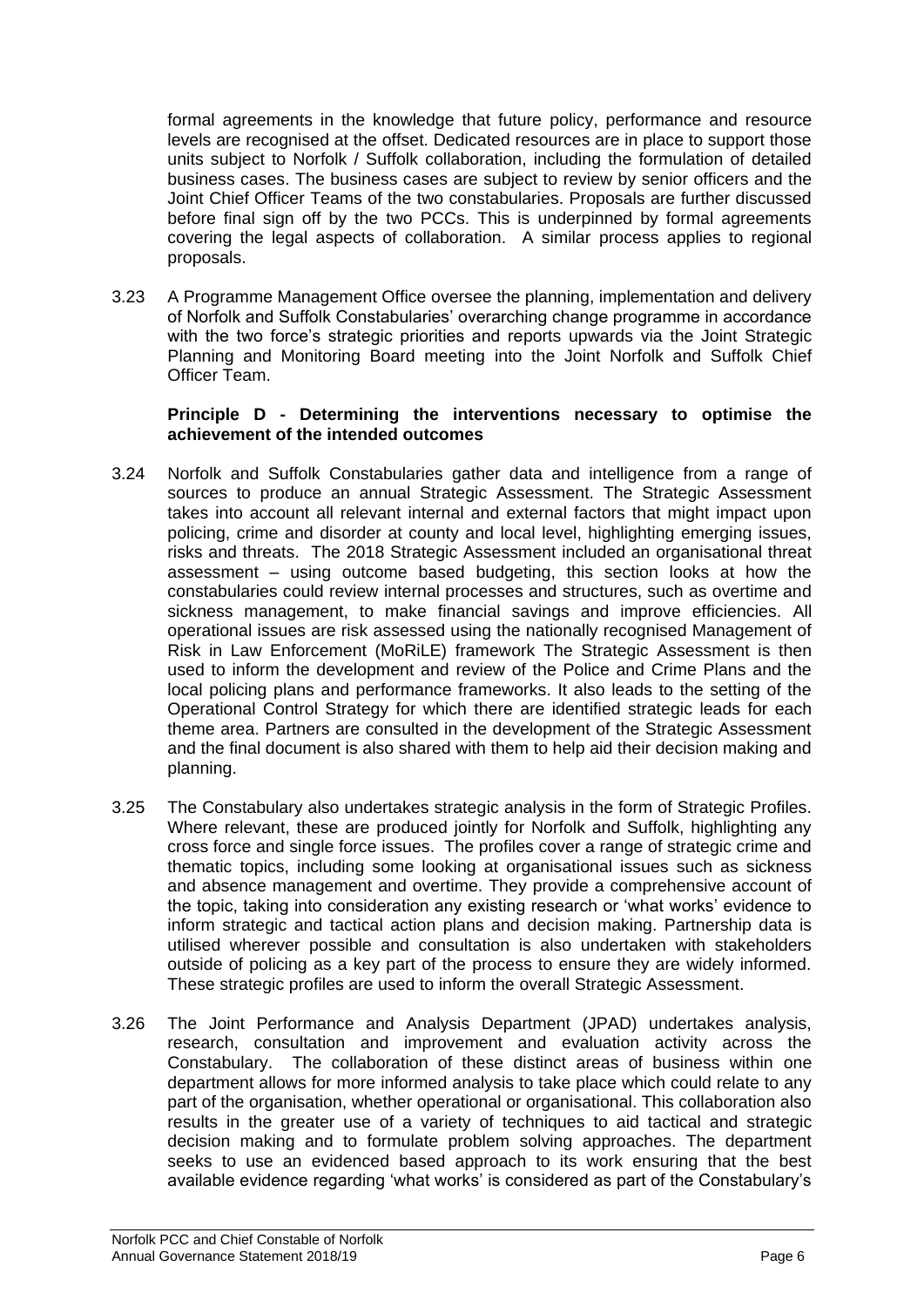problem solving activity and evaluations are conducted to ensure lessons are learnt and successes identified.

3.27 The department produces analytical work to support a number of forums and groups, including the Tasking and Co-ordination Group meetings and Performance and Accountability meetings, delivering strategic and tactical products which facilitate forward resource planning and the identification and management of threat, risk and harm, thereby minimising costs to the organisation. JPAD also produces analysis in collaboration with external organisations and partners (including Ambulance, fire service, county council, youth offending team, trading standards, etc.) in order to better understand performance in the context of shared demand and so identify how best to manage and resource. The department supports the Constabulary in meeting its statutory and legislative requirements regarding information and data provision including the Annual Data Returns as set out by the Home Office and provision of data for a large proportion of Freedom of Information Requests.

## **Principle E - Developing the entity's capacity, including the capability of its leadership and the individuals within it.**

- 3.28 Norfolk and Suffolk Constabularies have a Leadership Development Programme called Best I Can Be and run a quarterly series of professional development events as part of the work being delivered under the Leadership Strategy. Examples of these sessions include Coaching Conversations and Having Difficult Conversations. The Constabularies have re-designed the Professional Development Review process to include the opportunity for all staff and officers to have career conversation with their manager and build a plan for development and where appropriate progression. Following the annual Performance Development Review a number of succession planning checkpoint events will take place to assess the current leadership capacity and the future talent pipeline, allowing for pro-active development of Officers and staff to meet upcoming demand.
- 3.29 The Leadership Strategy promotes the idea that Leadership is not necessarily about rank. It advocates 'Courageous, Inclusive and Ethical' leadership. It goes further to describe the development of the whole workforce which is engaged not only in day to day activity but also in strategic projects and change programmes. Recently the force commenced Leadership profiling and a full evaluation of this will take place in June when the organisation will consider the use of this for junior ranks and grades.
- 3.30 The Professional Development Review (PDR) process continues to be improved and a series of PDR Quality Assurance processes has begun. This provides one to one support for a selected sample of managers and allows for the gathering of data on the quality of PDRs across the organisation. This data will be fed into the organisation People Board.
- 3.31 The new Learning Management System is also being developed for launch in early Spring of 2019. This system will allow for flexible blended learning approaches and aims to reduce classroom time as well as maximising opportunities for our staff and officers to access learning programmes remotely.

## **Principle F - Managing risks and performance through robust internal control and strong public financial management**

3.32 The PCC and Chief Constable have Risk Policies in place to ensure that the risks facing the organisation are effectively and appropriately identified, evaluated and reported. The Joint Norfolk and Suffolk (Constabularies) Risk Management Policy includes details of the risk management framework within the governance structure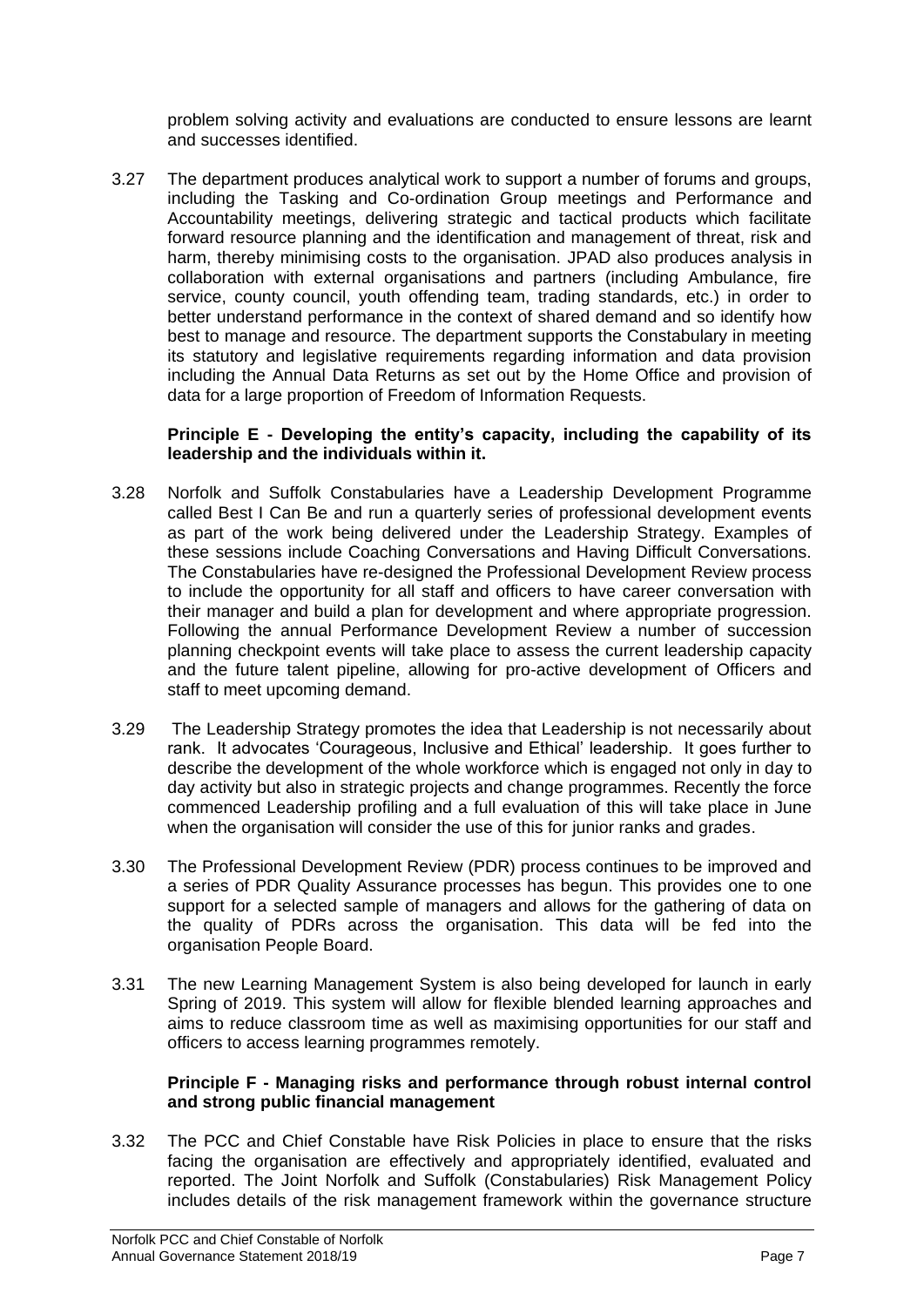of Norfolk Constabulary. It sets out risk management requirements and practices that should be undertaken; by whom and when, and outlines the consequences of non-adherence. The policy supports a robust risk management approach for ensuring that strategic objectives are achieved and shows how risk is dealt with, by mitigation and/or escalation to the appropriate level in the organisations. A similar policy has been drawn up by the Norfolk Office of the PCC (OPCC). The Audit Committee routinely sees the Strategic Risk Registers.

- 3.33 The Crime Registry and Audit functions for Suffolk and Norfolk, which are part of the Joint Performance and Analysis Department (JPAD) carries out independent and rigorous audit of crime and incident recording. It provides an objective assessment of how the Constabularies are complying with the National Crime and Incident Recording Standards. The audit reports produced are reviewed by Chief Officers and if areas for improvement are identified, action is allocated and taken accordingly. As necessary, any areas of risk in relation to Crime Data Integrity are also raised at the Force Crime Data Integrity meetings and, where relevant, at Force performance meetings. They are also detailed on the risk register.
- 3.34 As noted in the 2017/18 Annual Governance Statement, Norfolk and Suffolk Constabularies have implemented a single IT system which joins up four key areas of the business; Intelligence, Investigation, Case and Custody as part of a nine force consortium. The Norfolk/Suffolk Athena development plan is nearer completion with the final stage (six) underway focussed on the review and restructure of the organisation to make the most efficient use of the application and then moving to implementation. This will conclude the transition of Norfolk and Suffolk to a business as usual model. Bespoke action plans continue to ensure the quality of crime recording is improved; this has included the retraining of all supervisors and Athena champions in understanding of Crime Data Integrity (CDI). Three dedicated data quality staff form part of the Athena business as usual (BAU) structure to manage the data quality issues currently within the Athena system, supported by quality assurance measures within the business as usual Athena processes. Data quality remains a key focus for the organisations with activity coordinated at Athena and Crime Data Integrity meetings.
- 3.35 Project Athena remains on the Constabulary Strategic Risk Register. There are strong governance mechanisms in place locally and regionally to manage and monitor Athena risks, issues, developments and changes. The Norfolk and Suffolk Athena Strategic Board oversees all issues and risks as well as monitoring general performance, development of the systems and the Athena change work. Relevant updates are presented to the Joint Organisational Board chaired by the Deputy Chief Constable and all strategic risks and issues also reported into the Joint Chief Officer Team meeting. Regionally the governance matrix extends through the Athena Management Organisation (hosted by Essex) to PCCs and Chief Constables though Athena Management Boards.
- 3.36 Key areas of focus in relation to Athena have included:
	- achieving implementation of the application across all nine forces; thereby moving the focus to a service maintenance and development structure.
	- the delivery of refresher training to all supervisors and Athena champions; this including technical use of the system in conjunction with legislative updates and CDI compliance.
	- the management of system performance
	- the agreed plan to move all nine forces onto an automated update between Athena and Police National Computer (manual workarounds have been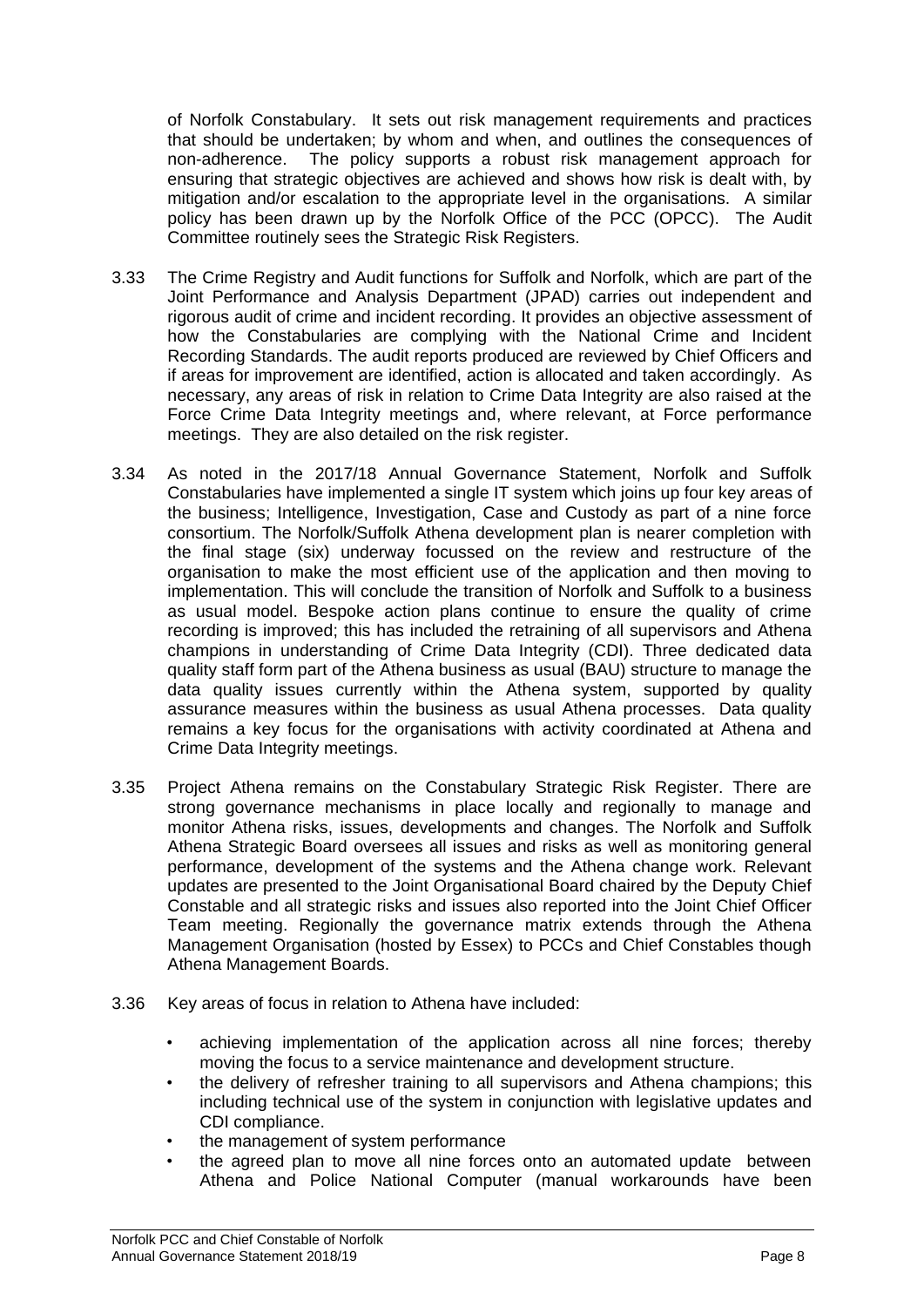implemented whilst system developments are being designed and rolled out to permanently resolve the issues);

- improving data quality (regular monthly audits are undertaken to identify any issues and ensure crime data integrity, reporting into Chief Officers); and
- the replacement of the current management information system (MI) providing a stable ability to access, query and extract management information
- establishing a road map of changes and improvements to the Athena application;
- conclusion of the organisational review leading to a restructure implementation plan
- transition from the Athena project to a business as usual structure.
- 3.37 As referenced in paragraph 3.33, the Force Crime Registry team conducts regular audits of the Constabulary's Crime Data Integrity (CDI) compliance. These audits have highlighted a risk regarding the grading level the force may receive following its HMICFRS CDI inspection. There are various reasons for this, but primarily a failure to adequately record, or negate, allegations of crime at the first point of contact; often within the Violent Crime classification will impact on the grading. The local situation is being monitored by the CDI Group, chaired by the T/Assistant Chief Constable. Audit has been increased, visits and consultation with forces obtaining 'Good' grades continue to look at best practice, a member of the Norfolk audit team has continued to support HMICFRS in undertaking other inspections and the Norfolk 2020 team is currently reviewing working practices within the Control Room.
- 3.38 Even with the additional flexibility available to the PCC for precept increases in 2018/19 and 2019/20; over the medium term, efficiencies will continue to be identified so that operational demand and cost pressures can be met. By the 31 March 2019 some £34m of annually recurring savings will have been found. Over the MTFP period to 2022/23 a further £3m has been identified. The financial envelope for 2020/21 and beyond will be determined by the Spending Review 2019. The additional 'flexibility' on precept for 2019/20 (an increase of £24 per annum (at Band D) will enable a significant increase in addition police officers/detectives together with new technology to support investigations. Reserves are forecast to reduce from £16.8m at 31 March 2018 to £11.2m, the minimally acceptable level, by 31 March 2021.

# **Principle G - Implementing good practices in transparency, reporting, and audit to deliver effective accountability**

- 3.39 The Commissioner has a statutory duty to produce and publish an Annual Report which details performance for the previous year against the objectives and performance measures set in the Annual Policing Plan. Financial performance against the revenue budget, capital programme and levels of reserves is reported regularly through the Police Accountability Forum. The Annual Report and financial performance papers are published on the OPCC website.
- 3.40 The OPCC has received an award (for the fourth year running) for the quality of its website, which includes the transparency requirements set out by Regulations.
- 3.41 The Audit Committee (now meeting in public) has overseen the full programme of internal and external audit activity. See para 4.5 below.

# **4. Review of Effectiveness**

4.1 The PCC and Chief Constable have responsibility for conducting an annual review of the effectiveness of the governance framework, including the system of internal control.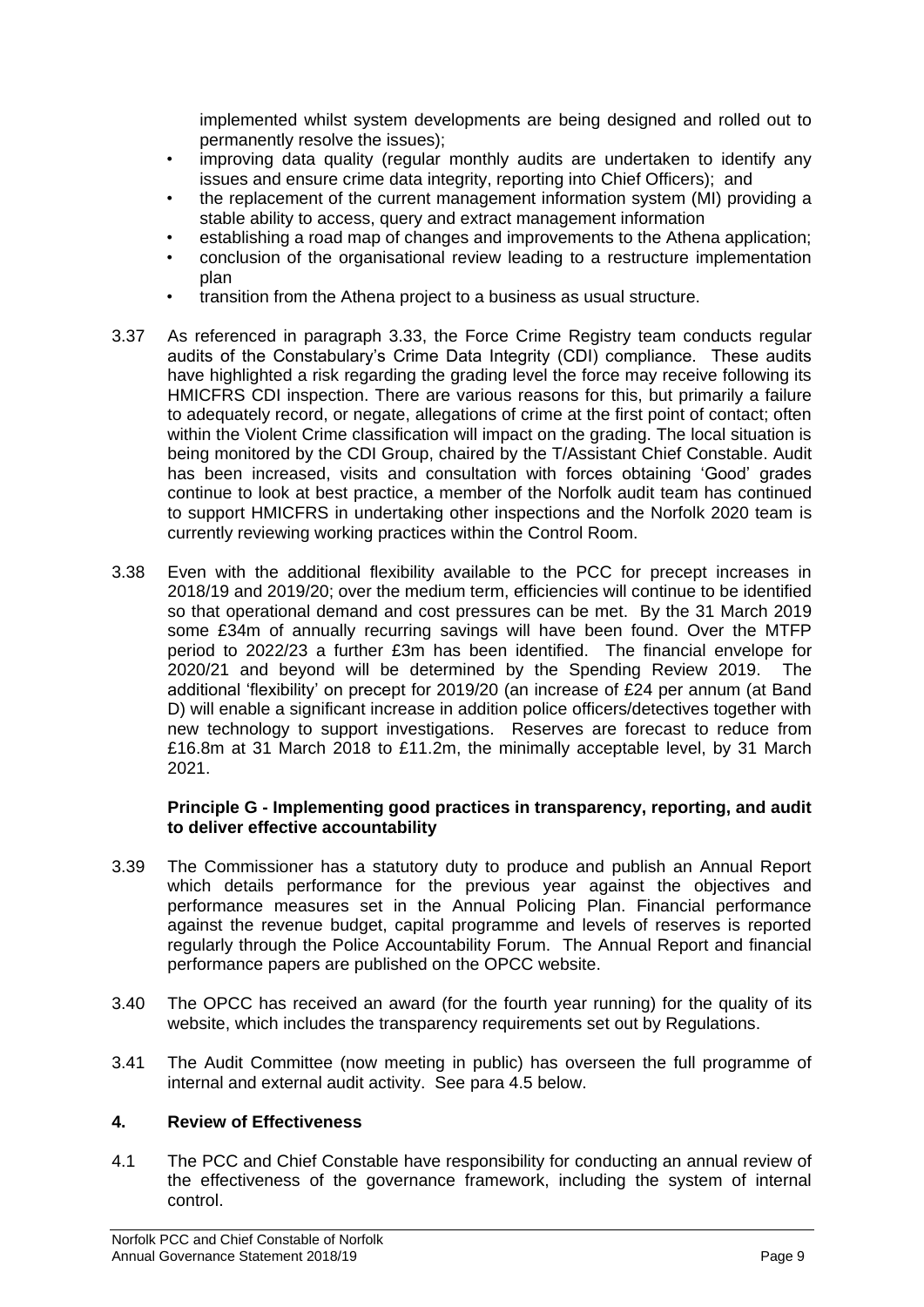- 4.2 This review of effectiveness is informed by
	- the work of executive managers within the Constabulary and the OPCC who have the responsibility for the development and maintenance of the governance environment,
	- the head of internal audit's annual report and
	- comments made by the external auditor and other review agencies and inspectorates.
- 4.3 A full report was presented to the April 2019 meeting of the Audit Committee and the groups and processes that have been involved in maintaining and reviewing the effectiveness of internal control include the following:

# **4.4 Corporate Governance Working Group**

4.4.1 This Group has been established to review the corporate governance framework and systems of internal control and to oversee the preparation of this Annual Governance Statement. The group comprises the Chief Executive of the PCC, the Director (Performance and Scrutiny) OPCC, the PCC's CFO, the Chief Constable's Assistant Chief Officer, the Head of Strategic, Business and Operational Services and one coopted member of the Audit Committee. These officers have involvement in the oversight of the governance framework and its processes and are in a position to review its effectiveness.

# **4.5 Internal Audit**

- 4.5.1 Internal audit (delivered under contract by TIAA from 1 April 2015) provides independent and objective assurances across the whole range of the PCC's and Constabulary's activities and regularly presents findings to the Audit Committee of the PCC and Chief Constable. TIAA has taken a managed audit approach in conjunction with external audit to ensure that all necessary areas of compliance are covered. The audit programme for the year was prepared and agreed with the PCC and Chief Constable following a risk based assessment. The managed audit approach has been developed successfully over past years, in agreement with external audit to bring further efficiency to audits. At each meeting of the Audit Committee the Head of Internal Audit also presents a 'Follow-Up' Report which sets out the numbers of implemented recommendations and those which remain outstanding.
- 4.5.2 The external auditor (Ernst and Young LLP), re-appointed by Public Sector Auditor Appointments in 2017) is able to place reliance on the work of internal audit.
- 4.5.3 Internal audit is required to give an overall opinion on the adequacy and effectiveness of the framework of the internal control and risk management environment.
- 4.5.4 The overall opinion for 2018/19 from the Head of Internal Audit was:

"TIAA is satisfied that, for the areas reviewed during the year, the Police and Crime Commissioners for Norfolk and Suffolk and Chief Constables of Norfolk and Suffolk Constabularies have reasonable and effective risk management, control and governance processes in place. Also, there was evidence to support the achievement of value for money with regard to economy, efficiency or effectiveness of the systems reviewed. This opinion is based solely on the matters that came to the attention of TIAA during the course of the internal audit reviews carried out during the year and is not an opinion on all elements of the risk management, control and governance processes or the ongoing financial viability which must be obtained by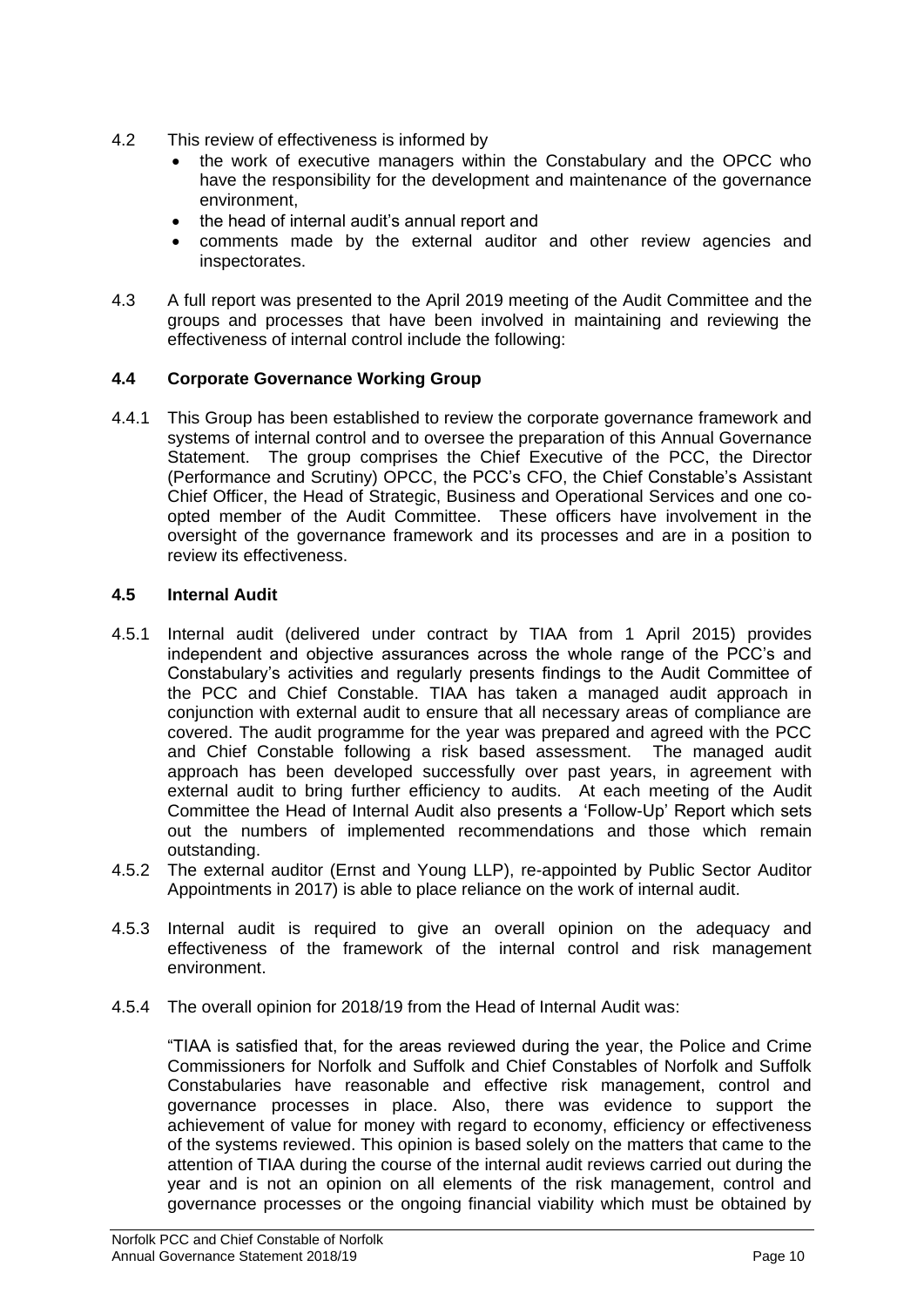the Police and Crime Commissioners for Norfolk and Suffolk and Chief Constables of Norfolk and Suffolk Constabularies from its various sources of assurance."

The Head of Internal Audit's Annual Report also includes the following statement:

"Control weaknesses: There were 2 areas reviewed by internal audit where it was assessed that the effectiveness of some of the internal control arrangements provided 'limited' assurance'. Recommendations were made to further strengthen the control environment in these areas and the management responses indicated that the recommendations had been accepted. It is noted that management directed internal audit to the weak areas, to assess the controls and support the organisations to improve on these areas. Action has already commenced on improvements to the control areas, which reduced the overall number of urgent recommendations and supports a positive overall opinion."

More information on the 'Limited Assurance' audits is set out in paragraphs 5.2 and 5.3.

# **4.6 External Audit and Other External Review Bodies**

- 4.6.1 External Audit provides a further source of assurance by reviewing the annual accounts and value for money assessment and reporting upon internal control processes and any other matters relevant to their statutory functions and codes of practice. An unqualified audit report was issued on the 2018/19 Statement of Accounts in July 2019 together with an unqualified value for money conclusion. The External Auditor's Annual Audit Letter was issued in August 2018 and it did not identify any matters to be addressed.
- 4.6.2 The Constabulary is subject to almost continuous review by Her Majesty's Inspector of Constabulary and Fire & Rescue Services (HMICFRS), and there have been a number of thematic inspections carried out over the period. Reports relating to Norfolk can be found on the HMICFRS website:-

[https://www.justiceinspectorates.gov.uk/hmicfrs/?type=publications&force=norfolk&s](https://www.justiceinspectorates.gov.uk/hmicfrs/?type=publications&force=norfolk&s&cat&year) [&cat&year](https://www.justiceinspectorates.gov.uk/hmicfrs/?type=publications&force=norfolk&s&cat&year)

In May 2018 the force was subject of an unannounced Custody inspection. This was a joint inspection with Suffolk, and was led by Her Majesty's Inspectorate of Prisons, as part of the rolling Joint Inspection programme with the HMICFRS. The report was positive, and made only two recommendations with nineteen areas for improvement. All have been considered, and progressed where appropriate by the Criminal Justice Command. Further details are contained at Appendix C.

As part of the yearly inspection programme the HMICFRS also undertook a PEEL inspection. There are four key areas known as the pillars of PEEL – Efficiency, Effectiveness, Legitimacy and Leadership. Each pillar has a subset of questions which have previous been assessed through two inspections; one in the spring Efficiency and Legitimacy, and one in the autumn, Effectiveness.

In 2018 the inspectorate changed their approach and now undertakes what is known as an Integrated PEEL Assessment or IPA. The level of inspection is dependent on the HMICFRS using IPA to take a 'Risk Based Approach' in deciding which areas to undertake field work. Norfolk was assessed as being suitable for a reduced fieldwork inspection. In November 2018 due to the changes in the policing model and previous AFIs, the HMICFRS undertook inspection fieldwork on crime prevention (Q1) and crime investigation (Q2), in addition to the four mandatory questions; vulnerability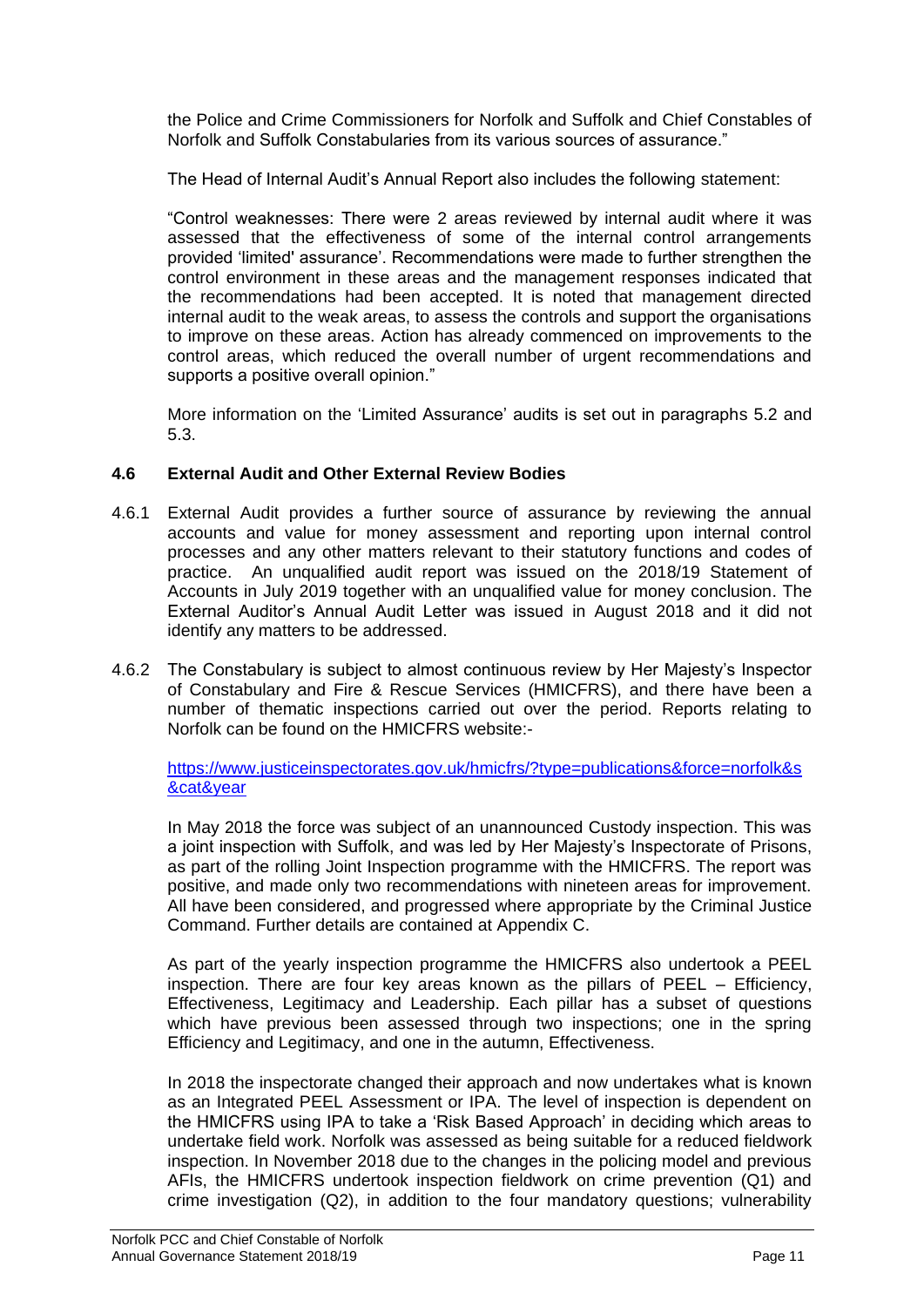(Q3), strategic threats (Q5), future demand (Q7) and ethics and counter corruption (Q9).

The force has yet to receive a copy of the Inspectorate's report. It is expected early summer 2019, and so will be included in the 2019/20 Annual Governance Statement.

The report will also confirm whether the Force has cleared all the outstanding Areas for Improvement. If any remain, which is not expected, they are likely to be represented as new AFIs.

- 4.6.3 Information Management Following the audit undertaken by the Information Commissioner's Office (ICO) in April 2016 across Norfolk/Suffolk Constabularies, work has progressed to action the recommendations to help reduce the risk of noncompliance with the Data Protection Act. Resourcing levels were reviewed and three temporary appointments, to end March 2020, are in place, addressing the information sharing, auditing and compliance requirements. The audit findings continue to be progressed and managed through the Information Management Steering Group alongside the full implementation of the Data Protection Act which became law in May 2018.
- 4.6.4 Data Breaches continue to be reported to the relevant areas. Each one is investigated and appropriate action is taken to contain and manage the risk. The Deputy Chief Constables (Senior Information Risk Officers (SIRO)) are involved in the high risk data breaches that are considered for referral to the Information Commissioners Office. Norfolk and Suffolk Constabularies made 6 referrals in 2018. In 3 cases no further action was required by the ICO, one required a policy update and no response has yet been received from the ICO on the remaining two.

## **4.7 Police and Crime Panel**

4.7.1 The Police and Crime Panel provides checks and balances in relation to the performance of the PCC and scrutinises the PCC's exercise of his statutory functions. The Panel is independent of the PCC and consists of 3 county councillors, 7 district councillors and 2 independent co-opted members.

# **4.8 Audit Committee**

- 4.8.1 The Committee provides advice, to the PCC and Chief Constable, on audit and governance issues and champions both audit and the embedding of risk management. Specifically, it receives and scrutinises the review of the system of internal control, and agrees and monitors any action plans resulting from those reviews. The Committee regularly reviews its own performance and prepares an annual report for submission to the PCC and Chief Constable.
- 4.8.2 In addition to this the Committee also examines and considers the draft Annual Governance Statement, and reviews the draft accounts of the PCC and Chief Constable to make recommendations in this respect. Also, it reviews the annual draft Treasury Management Strategy, monitors its application during the year and makes recommendations as appropriate.
- 4.8.3 Committee members have continued to receive briefings and training through the year.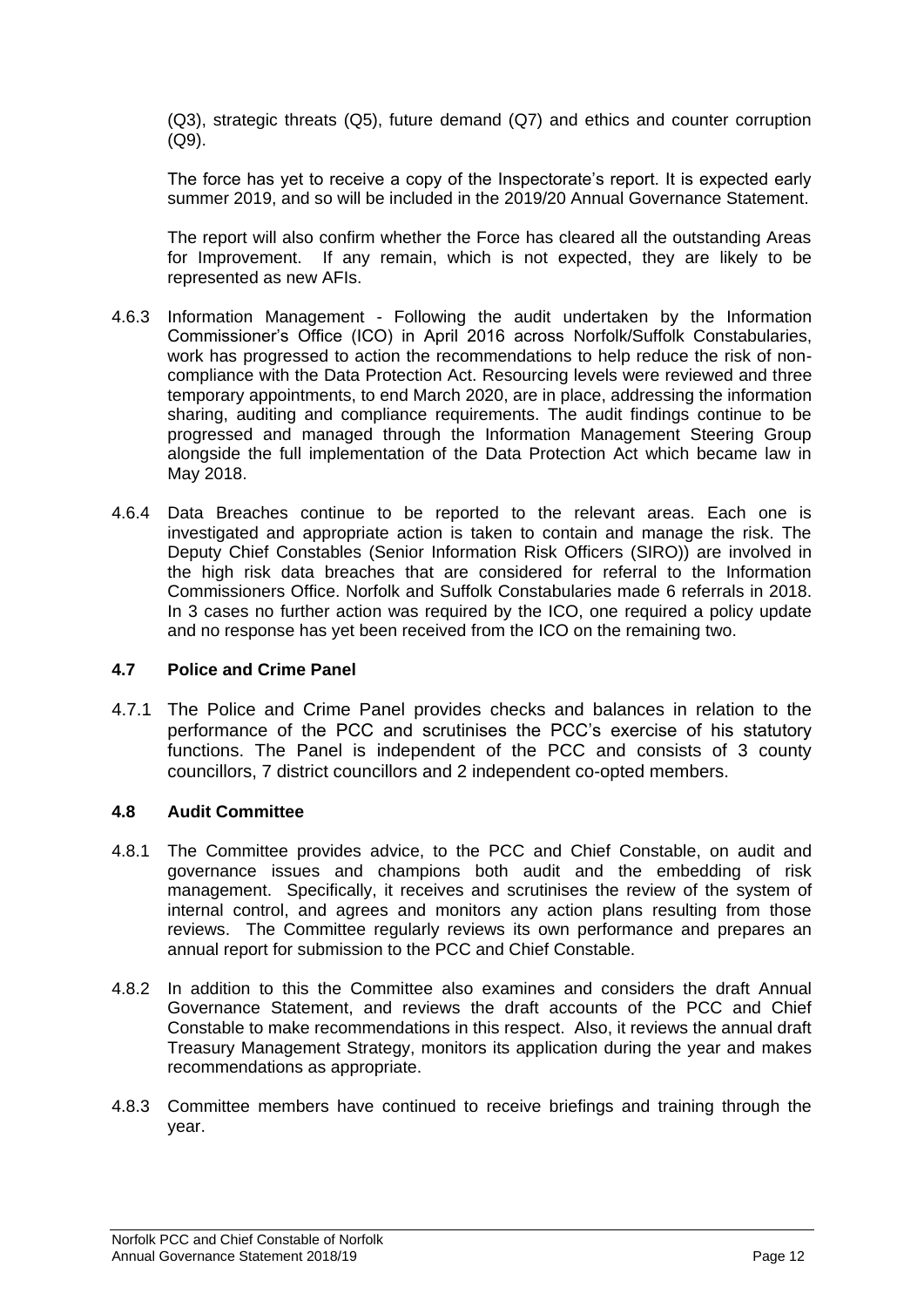# **5. Significant Governance Issues**

- 5.1 Those internal control issues identified in the 2016/17 Annual Governance Statement have been subject to follow up by Internal Audit. The reconciliation of tax and national insurance deductions relating to 2015/16 has now been completed and £1,400 overpaid to HMRC will be recovered.
- 5.2 In 2017/18 there were eight areas reviewed by internal audit where it was assessed that the effectiveness of some of the internal control arrangements provided 'limited assurance' (Purchase Cards, Data Quality Arrangements for Athena, Absence Management, Management of Police Information [MOPI], Payroll, Overtime, Expenses and Additional Payments, Corporate Policies and Learning and Development – Skills). The vast majority of the recommendations have been implemented and the current position is set out in Appendix A.
- 5.3 In the current year, only two audits (of the 26 scheduled to be completed for 2018/19) have received 'Limited Assurance'.

Allowances – including one priority 1 recommendation – see Appendix B.

Duty Management System – although there were no priority 1 recommendations there were nine priority 2 and two priority 3 recommendations. The Audit Committee received a full report on the DMS at its January 2019 meeting. The Committee was satisfied with the explanations and the progress. The Director of Audit indicated that a further audit should produce a more positive assurance level.

- 5.4 All recommendations in Internal Audit Reports are subject to follow up with a detailed report being presented to each meeting of the Audit Committee and to the Joint Constabularies Organisational Board (Delivery)
- 5.5 It has recently come to our attention that there has been a case of suspected theft and fraud in one of the departments of the constabularies. While the level of suspected theft / fraud in cash terms is in the low thousands of pounds, and is not significant in terms of the accounts, the issue does raise a potential significant governance issue. A criminal investigation is underway, and the relevant department is now working with Internal Audit to introduce additional controls and will implement these imminently.

## **6. Conclusion and Assurance Summary**

- 6.1 This report has highlighted the issues which have been identified during the year and which are being addressed.
- 6.2 The Corporate Governance Working Group has concluded that the governance arrangements are fit for purpose in accordance with the governance framework.
- 6.3 Finally, we are satisfied that this report is an accurate commentary on the governance arrangements in place in the Constabulary and the OPCC and of their effectiveness during this period.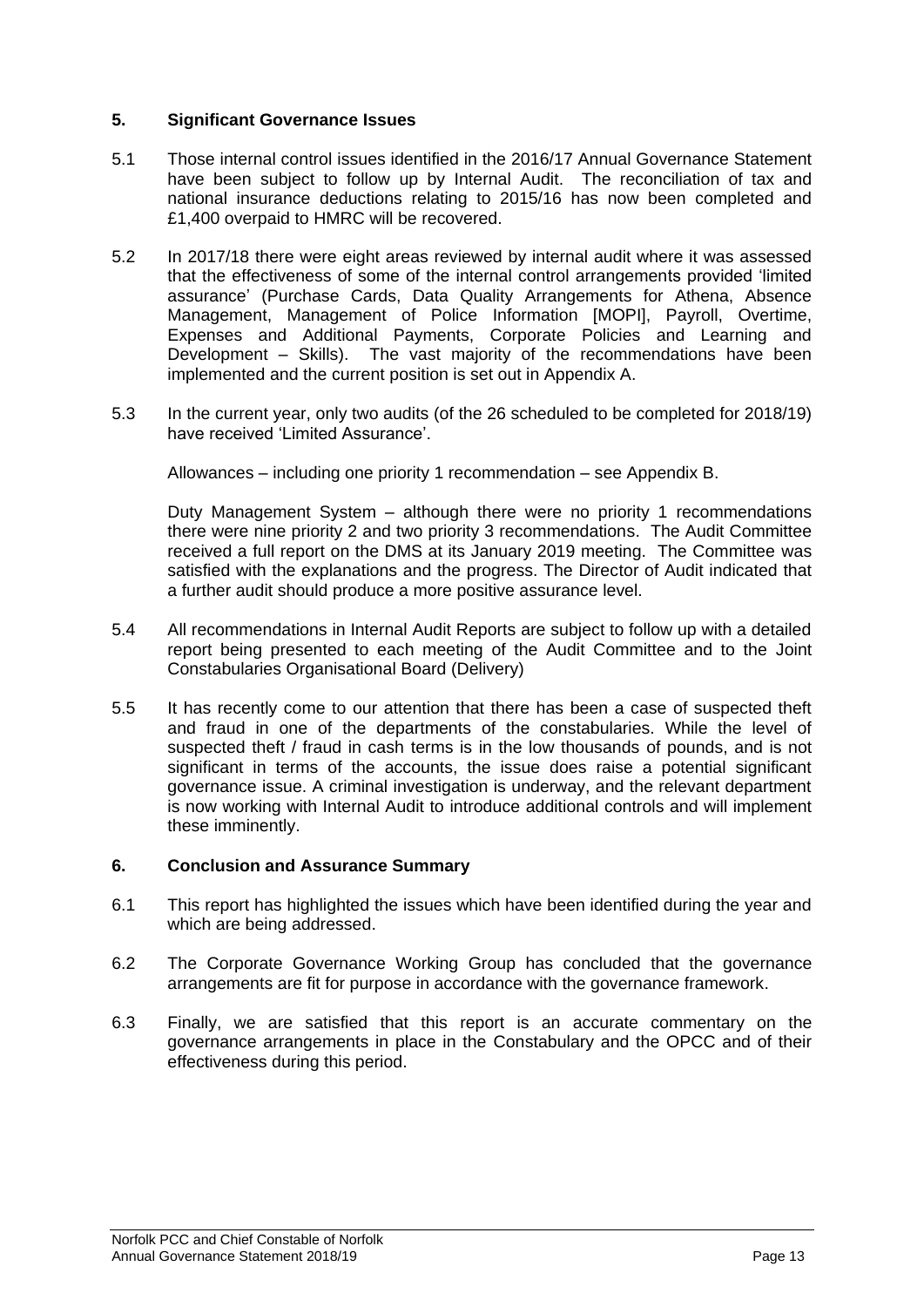**Signed**

Lorne Green<br>
Police and Crime Commissioner for Norfolk<br>
Chief Constable of Norfolk<br>
Chief Constable of Norfolk Police and Crime Commissioner for Norfolk

Mark Stokes Chief Executive Office of the Police and Crime Commissioner

Jill Penn CPFA Peter Jasper Chief Finance Officer **Assistant Chief Officer** Office of the Police and Crime Commissioner Constabulary Chief Finance Officer

Date: 30/07/2019

Signed on behalf of the senior staff of the Police and Crime Commissioner for Norfolk and on behalf of the Chief Officers of Norfolk Constabulary.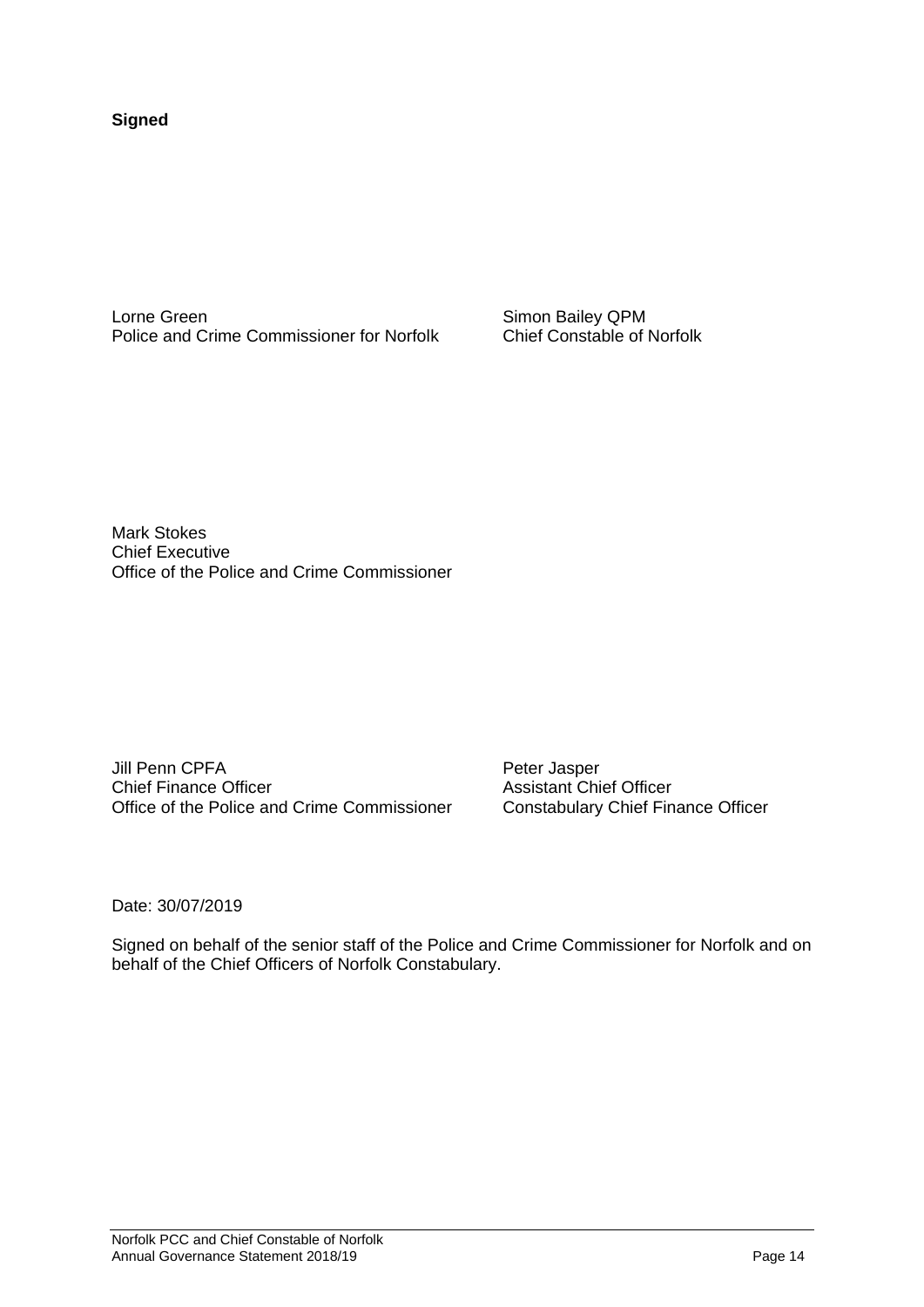# **Appendix A**

| Extract from 2017/18 AGS                                                           | <b>Current position</b>                                         |
|------------------------------------------------------------------------------------|-----------------------------------------------------------------|
| The Purchase Cards audit has resulted in a 'limited assurance' assessment for      | A further audit of purchase cards was carried out this year. No |
| 2 years in a row now. The spending on the cards is not material (£93,000 for       | recommendations were raised and a Reasonable Assurance          |
| April to August 2017) and there is no evidence of any inappropriate use of the     | grading was given.                                              |
| cards. The 'limited' assessment arises because there were 5 priority 2 and 3       |                                                                 |
| recommendations; all of which are in hand. A full review of the number of cards    |                                                                 |
| in use, the spending being charged to the cards and the policy and procedures      |                                                                 |
| will be carried out over the next few months.                                      |                                                                 |
| The Athena Data Quality audit recommendations are complex and Athena is            | One priority 2 recommendation remains outstanding at the time   |
| referenced elsewhere in this report. The audit report contained 4 priority 2 and 3 | of writing.                                                     |
| recommendations.                                                                   |                                                                 |
| The Absence Management audit identified that the various systems in use            | All recommendations have been actioned.                         |
| record sickness in different ways (not user errors). Further training of managers  |                                                                 |
| is needed to ensure that rest days and free days are not included within           |                                                                 |
| sickness periods (this does not affect reported sickness figures as 'working days  |                                                                 |
| lost' exclude rest and free days). Line managers also need to be reminded of       |                                                                 |
| the requirement for Attendance Support Meetings and of the option to refer to      |                                                                 |
| occupational health. There were 5 priority 2 and 3 recommendations                 |                                                                 |
| The Overtime, Expenses and Additional Payments audit has revealed examples         | One priority 2 recommendation remains outstanding at the time   |
| of invalid claims not complying with guidelines and a risk that expenses could be  | of writing.                                                     |
| claimed through two separate systems. There were 4 priority 2 and 3                |                                                                 |
| recommendations.                                                                   |                                                                 |
| The Review of Policies Management has identified policies that are outside the     | Two priority 2 recommendation remains outstanding at the time   |
| scope of the Policy Unit, and for which accountability is unclear. 25% of policies | of writing. One priority 2 recommendation has a completion      |
| are past their review date although this is a big improvement on the 81% when      | date of 31/3/19.                                                |
| the Unit was formed. There were 7 priority 2 and 3 recommendations.                |                                                                 |
| Compliance with the Management of Police Information (MOPI) requirements is        | The Audit Committee received a full report on MOPI at its       |
| an issue for all police forces. A project has been underway for some time and      | meeting 15 January 2019. The Committee understood that, in      |
| software developed to interrogate some 35 systems which hold information.          | time, the new IT systems and more staff resources would         |
| Some manual records need to be transferred to electronic format. The matters       | address the risks associated with non-compliance. The project   |
| identified by Internal Audit are known and a Project Board is in place to oversee  | would remain on the Constabularies' Strategic Risk Register.    |
| the activity. The priority 1 recommendation is set out in Appendix A along with    |                                                                 |
| the management response and the timetable for dealing with the issue.              |                                                                 |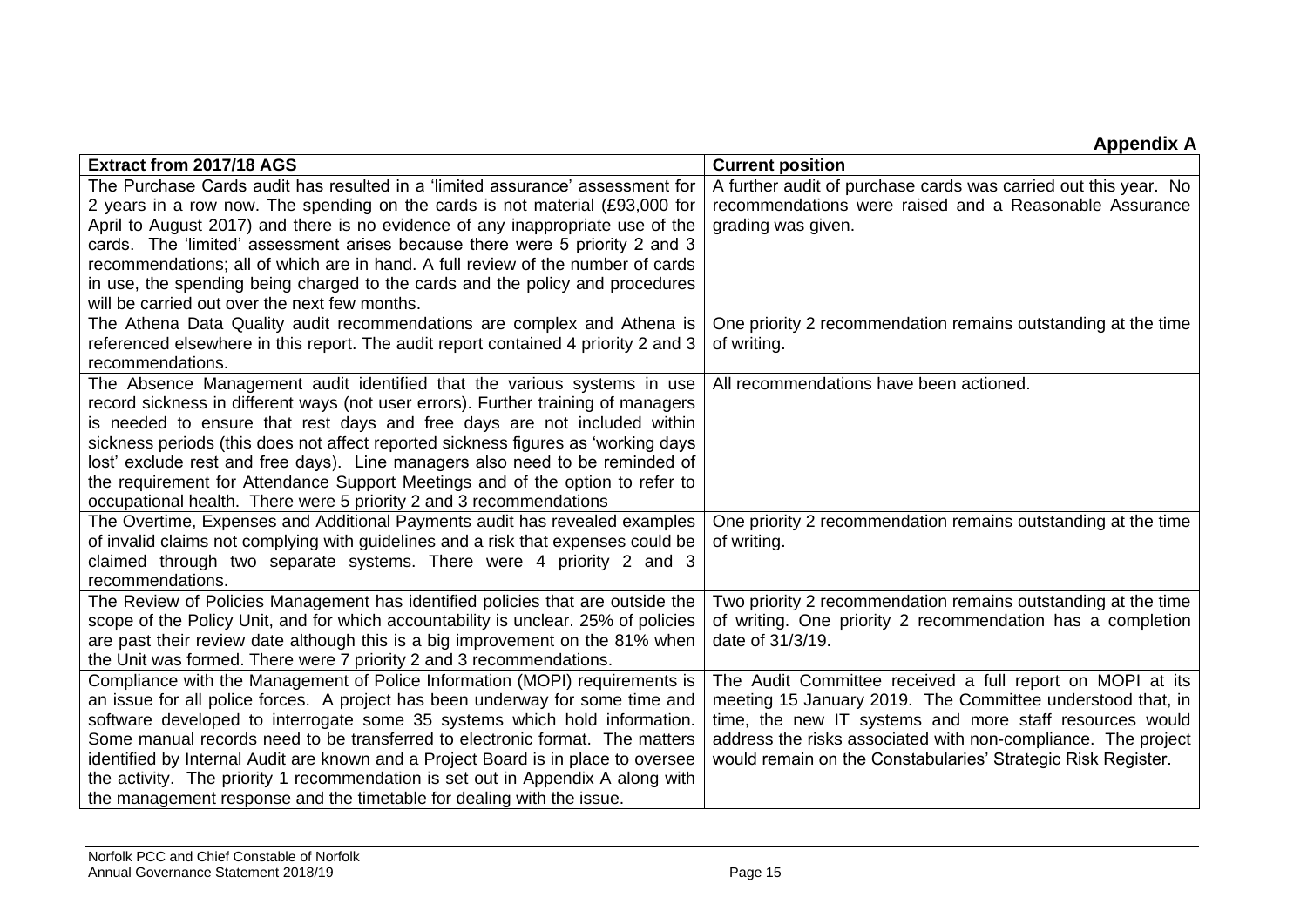| Extract from 2017/18 AGS                                                          | <b>Current position</b>                                       |
|-----------------------------------------------------------------------------------|---------------------------------------------------------------|
| The Payroll audit again highlighted the problem described at 5.1 above and also   | At the time of writing, one priority 1 recommendation remains |
| made recommendations about continuing to ensure there is compliance with          | outstanding. This will be completed when a replacement        |
| IR35 (contractors to be paid via payroll) and about self-certification of on-call | system for EnAct goes live later this year.                   |
| payments where an immediate system change is being implemented. The               | 2 priority 2 recommendations also remain outstanding.         |
| priority 1 recommendation is set out in Appendix A along with the management      |                                                               |
| response and the timetable for dealing with the issue.                            |                                                               |
| The Learning and Development (L&D) Recording of Police Officer Skills report      | Work to more fully utilise ERP has been explored. The cost of |
| has identified problems with the recording of skills on the ERP system,           | the RFCs to enable the system to used has been adjudged to    |
| especially if the training has not been arranged by L&D. Also the system is not   | be prohibitive. A business case to use the Chronicle for the  |
| being used effectively to book and fill courses. The priority 1 recommendation is | recording of skills is being progressed and updates will be   |
| set out in Appendix A along with the management response and the timetable        | provided forthwith.                                           |
| for dealing with the issue.                                                       | Seven priority 2 recommendations remain outstanding           |
|                                                                                   | although work on many of them is nearing completion.          |
|                                                                                   | The latest Internal Audit Follow Up Report suggests that the  |
|                                                                                   | original timescales for completion of the recommendations     |
|                                                                                   | were over ambitious and that the service manager had left the |
|                                                                                   | Constabularies with a successor recently appointed.           |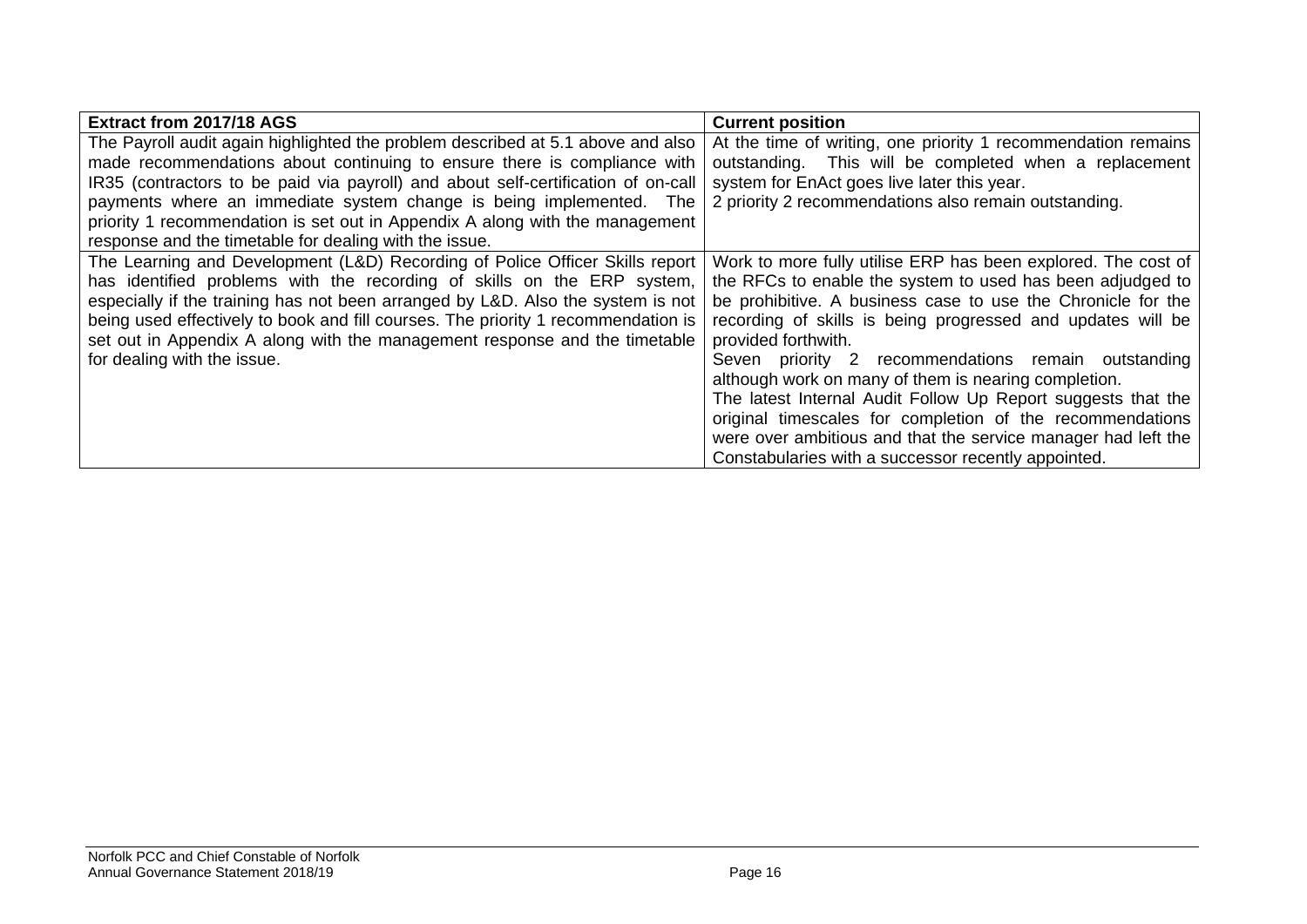|                             | <b>ALLOWANCES</b> |                                                                                                                                                                                                                                                                                                                                                                                                                                                                                                                                                                                                                                                                                                                                                                                                                                                                                                                                                                                                                                               |                                                                                                                                                                                                                                      |                      |                                                                                                                             |                                                             |                                                     |
|-----------------------------|-------------------|-----------------------------------------------------------------------------------------------------------------------------------------------------------------------------------------------------------------------------------------------------------------------------------------------------------------------------------------------------------------------------------------------------------------------------------------------------------------------------------------------------------------------------------------------------------------------------------------------------------------------------------------------------------------------------------------------------------------------------------------------------------------------------------------------------------------------------------------------------------------------------------------------------------------------------------------------------------------------------------------------------------------------------------------------|--------------------------------------------------------------------------------------------------------------------------------------------------------------------------------------------------------------------------------------|----------------------|-----------------------------------------------------------------------------------------------------------------------------|-------------------------------------------------------------|-----------------------------------------------------|
| <b>Report</b><br><b>Ref</b> | <b>Risk Area</b>  | <b>Finding</b>                                                                                                                                                                                                                                                                                                                                                                                                                                                                                                                                                                                                                                                                                                                                                                                                                                                                                                                                                                                                                                | <b>Recommendation</b>                                                                                                                                                                                                                | <b>Priority</b>      | <b>Management</b><br><b>Comments</b>                                                                                        | Implementati<br><b>on</b><br><b>Timetable</b><br>(dd/mm/yy) | <b>Responsible</b><br><b>Officer</b><br>(Job Title) |
| 3                           | Compliance        | Testing concluded that rates of pay<br>for each dog handled were calculated<br>correctly, and authorised enact forms<br>were in place to support any changes.<br>identified<br>Inconsistencies<br>were<br>between records held by payroll and<br>the Inspector, Specialist Operations,<br>with payroll holding the correct details;<br>one paid dog handler was not on the<br>records held by the Dog Unit and four<br>police officers were paid for more<br>dogs than recorded by the Dog Unit.<br>It is not clear what expenses dog<br>handlers are entitled to claim in<br>addition to<br>their<br>dog<br>handler<br>allowance and what expenses are<br>expected to be covered as part of the<br>allowance; sample testing identified<br>that two of the dog handlers only<br>claimed the allowance, whilst other<br>dog handlers claimed reimbursement<br>for items such as dog grooming,<br>mileage costs and valet vehicles,<br>whilst the remaining dog handlers<br>claimed additional expenses, which<br>were inconsistently applied. | The policy and processes for dog<br>allowances<br>handler<br>and<br>associated expenses<br>to<br>be<br>clarified, adopted within the<br>policy, communicated to relevant<br>staff/officers<br>and<br>accurate<br>records maintained. | $\blacktriangleleft$ | will<br>This<br>be<br>referred<br>the<br>to<br>Superintendent Specialist Operations,<br>who will form a policy and process. | 31/03/19                                                    | Specialist<br>Supt<br>Ops                           |

#### Norfolk PCC and Chief Constable of Norfolk Annual Governance Statement 2018/19 **Page 17**

**APPENDIX B**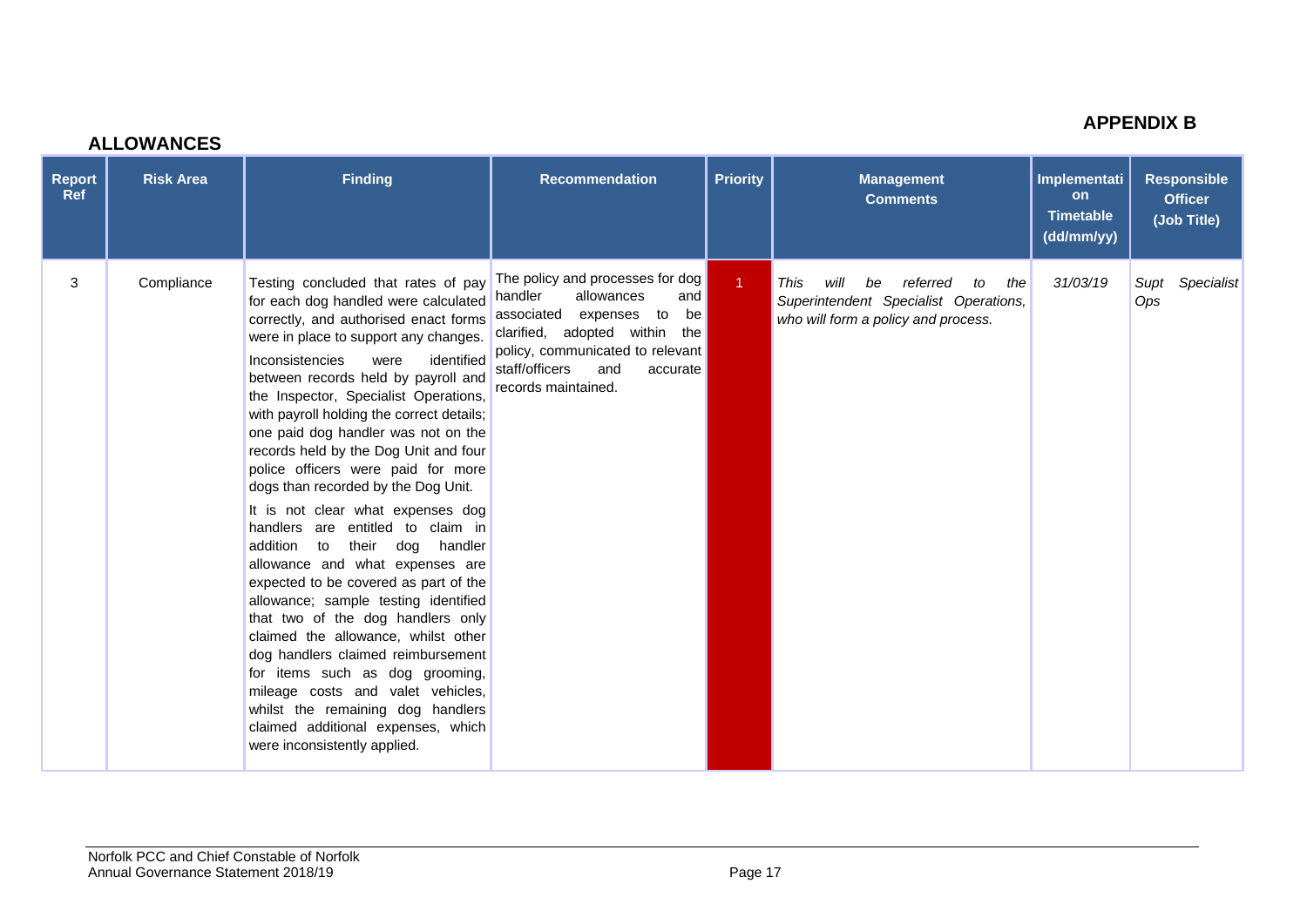# **HMICFRS/HMI Prisons - Inspection of Custody - Recommendations**

## **Recommendation 1**

**The force must take immediate action to ensure that all custody procedures comply with legislation and guidance, and that officers consistently implement these. Quality assurance should be applied to test compliance with the legislative requirements.**

The Custody Command has taken immediate action to remedy the quality of the Inspectors review by producing an Inspectors Briefing called the 7 min guide. This has been provided electronically and also through face to face updates to Norfolk Inspectors Development days (Suffolk does not have these presently). Additionally updates on Bail and RUI have been provided to ensure legislative compliance which is overseen by a Strategic group chaired by the Head of Joint Justice.

An enhanced audit process of reviews has been put in place from the start of 2019 to improve the inspection of custody records in order to pick up on issues which need addressing around PACE compliance. A strong focus on data quality of rationales for authorisations texts.

#### **Recommendation 2**

**The constabularies should strengthen their governance of use of force by ensuring that all incidents involving force in custody are properly recorded and are in line with recommendations from the National Police Chiefs Council. Incidents should be crossreferenced to CCTV to demonstrate that the force used is proportionate and justified.**

There is currently a national issue which is reflected locally which does not show alignment between Use of Force (UoF) reporting and custody systems. Much of this is system lead, with the UoF system not able to fully reference individual cases in Custody. However, a change plan is now in place which will develop that system further to allow for greater cross referencing of cases with the Athena custody module. Dip sampling continues to take place monthly on UoF cases.

A new Coercive Powers Independent Scrutiny Panel commenced in January 2019 with a focus on Sec 54 Strip Search Powers. These boards are made up of Independent Custody Visitors from Norfolk and Suffolk and look at the quality of the authorisations, as well as issues relating to race disproportionality.

A new Custody Development Day will have UoF recording as a mandatory element.

#### **Areas for Improvement**

**1. The forces should ensure that the accuracy, collation and monitoring of data on key areas of custody is sufficient to assess performance, identify trends and drive improvements**.

New Performance Framework linked to the custody Expectations guidelines is in development, and due to be launched in the late spring of 2019. It is linked to national work by the NPCC Custody Forum working group. The framework is currently within a Task and Finish group with wide ranging stakeholder engagement.

**2. The forces should ensure that custody records are comprehensive and clear and that all decisions are appropriately justified and clearly recorded. Multiple cell checks should not be entered in individual detainee detention logs.**

The Joint Justice Command does not agree with the area for improvement around multiple cell checks as we have an efficient staffing model which provides for quality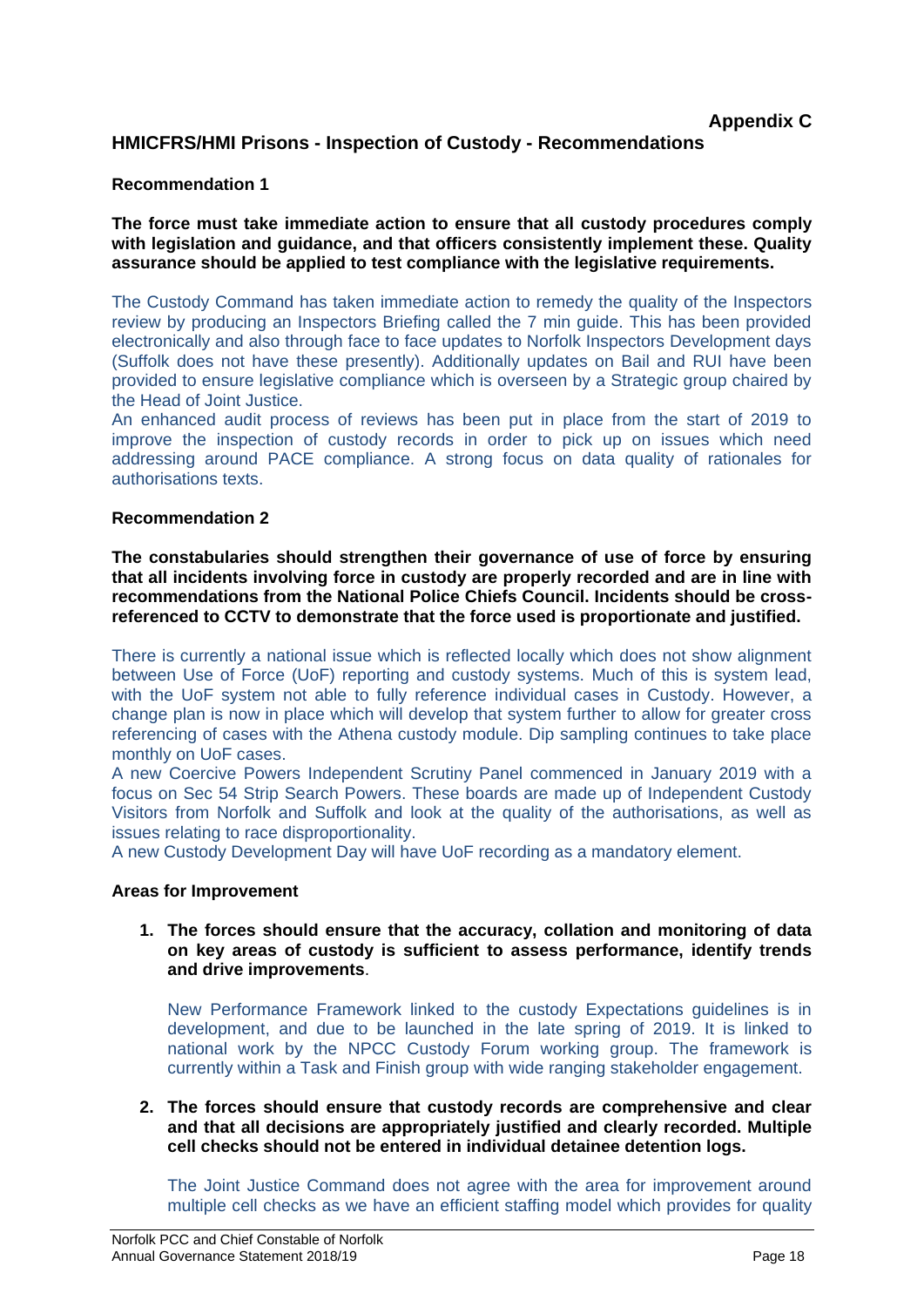checks but based on our ability to use our technology in an efficient way. Data quality dip sampling by PIC Inspectors continues to monitor quality of records, and learning issues are also relayed following cases referred to the PSD.

## **3. All staff should ensure that the individual and diverse needs of detainees are consistently met, particularly those of female and transgender detainees**.

A new Trans toolkit has been launched in Force, and a lead has been appointed in custody to develop a training package for the whole command, using the expertise of the National Trans Police Association as a partner. The forces Independent Advisory Panel includes an action lead for LGBT+ issues and gender issues who will be consulted on the L&D package.

#### **4. Female Sanitary Provision is available across all PICS and is offered in a discrete way by all staff**

The action is complete, and new sanitary bins are also appropriately available to staff for disposal.

## **5. Anti-rip clothing should only be used in exceptional circumstances and following an individual risk assessment**

New NPCC Guidelines on "Dignity" are soon to be launched. This will look again at how we assess risk and now provide a "one size fits all" approach to risk. This will also require a cultural shift across policing, as there is currently a disconnect between what the IOPC would say retrospectively following an adverse incident, and what is being promoted by HMICFRS. ACC Kemp is taking forward this piece of work with support from the constabularies.

## **6. The forces should make suitable alternative arrangements for voluntary attendees so they do not have to be brought into custody**

A new Voluntary Attender Policy is in consultation as of March 2019. Improvements are currently being worked through with Athena, and with digital recording equipment in police stations ahead of any authorisation to use Body Worn Video for interviews. It is expected that a voluntary attendance decision mobile app will also be available for front line officers in the course of 2019.

#### **7. Delays in progressing investigations while waiting for interpreters and/or AAs should be minimised.**

The CAPITA Contract is under review as there continue to be problems with the provision of the full service particularly for face to face interpretation. Contingency plans being considered for an alternative provider. This is also a national problem particularly in key languages from the Western Balkans (Romanian, Hungarian).

The new AA Contract has a performance monitoring provision around response times which are inspected on a quarterly basis.

## **8. The force should strengthen its approach to PACE reviews by ensuring:**

- **all PACE reviews include the detainee's care and welfare needs, which are fully and accurately recorded**
- **that acting inspectors are authorised to carry out duties of a higher rank when conducting detention reviews in accordance with section 107 of PACE.**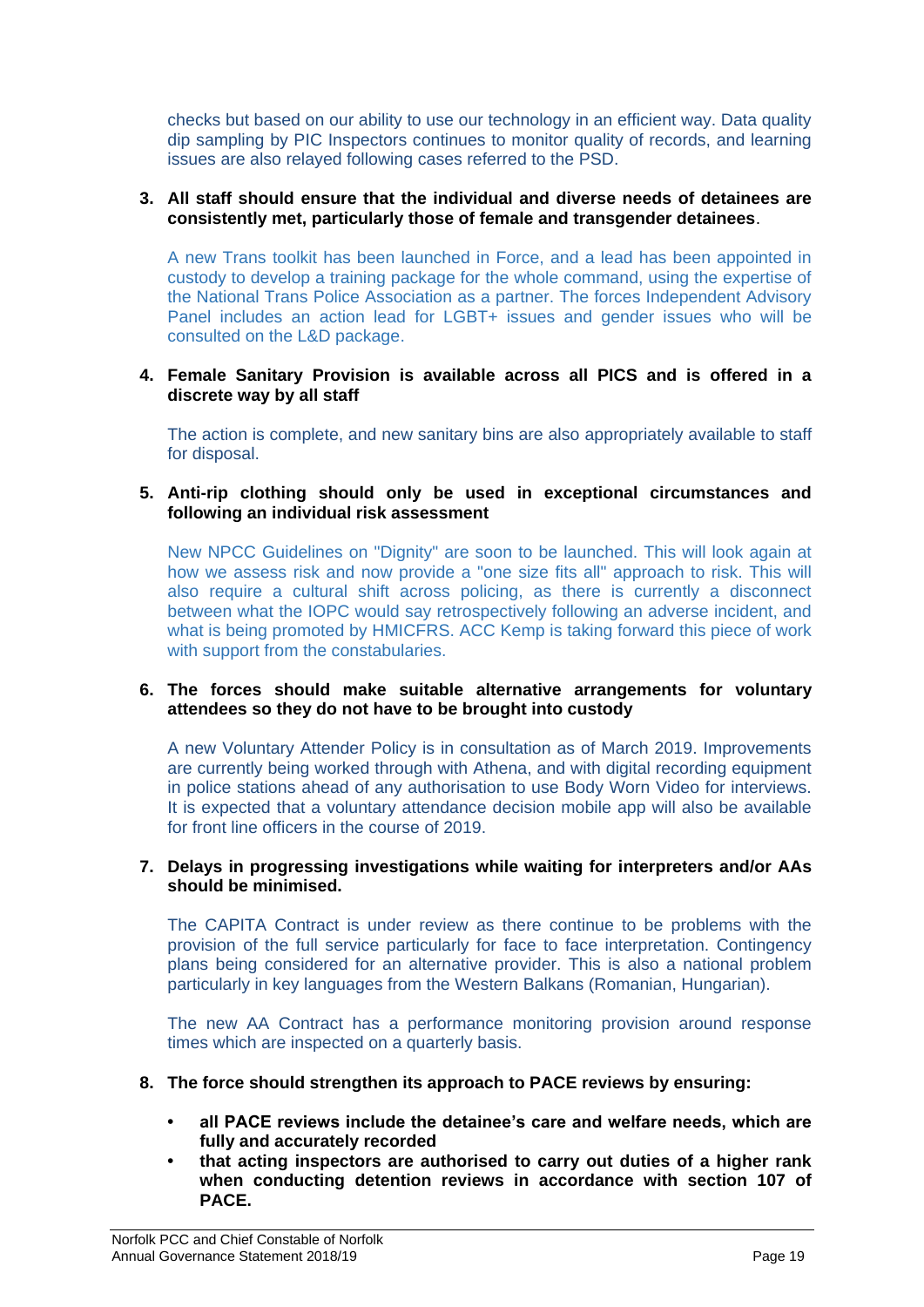This links to Recommendation 1, and the 7 Minute Guide alongside the Bail and RUI updates which have been provided to all Inspectors 07-12-18.

#### **9. The forces should ensure that responsible individual officers update RUI suspects and that there is effective supervision to ensure investigations are conducted as quickly as possible**

The joint Bail & RUI Strategy Group is Chaired by DCS Wvendth and a new 7 minute guide for Inspectors has been published December 2018 around the authorisation for bail.

The tactical response to Bail and RUI management is under Inspector Beeby, who leads the Bail Management Team (2 Sgts and 1 support staff post). Monthly monitoring of the Bail and RUI cases with front line County Policing Teams, and specialist Investigations leads is in place to get effective oversight of all the cases currently RUI and ensuring expeditious closure.

#### **10. Drugs for use in medical emergencies should align with the health care provider's policy, and the range of kit should be reviewed to ensure it is suitable**

A new Healthcare Provider (Castle Rock Group – CRG) commences from April 1st 2019. New policies and procedures are therefore forthcoming and compliance is being monitored by the Custody Healthcare lead, Paul Loveday. All medical dispensing will then only be done by an HCP.

**11. The forces should offer detainees replacement shoes when their own footwear is removed and access to showers, hand-washing facilities, exercise and a selection of reading materials. Toilet paper should be in their cells except where there are risk assessment indicators.**

This area is currently compliant and is subject to Inspectors and Chief Inspectors monthly and six-monthly checks

#### **12. The forces should continue to work with partner agencies to ensure that children charged and refused bail are moved to alternative accommodation.**

The Strategic Children & Young Persons Group under the Local Policing ACCs meet with Custody representation.

A tactical lead for Custody meets with heads of Children Services for Norfolk and Suffolk on a quarterly basis to discuss all cases where children were not transferred into LA care.

PACE beds continue to be a difficulty for both local authorities, but the position is improving. There remains no secure accommodation in either Norfolk or Suffolk.

#### **13. All detainees should receive equitable access to primary care services in custody suites**

This links to the provision of the new embedded custody Healthcare contract from CRG which commences April 1st. There will be a significant uplift in the quality of care and access to primary care services at all PICS.

**14. Governance arrangements should be improved, including in areas of policy for police custody, leadership, responsiveness, clinical supervision, clinical supply chain reliability, access to online resources and service user**